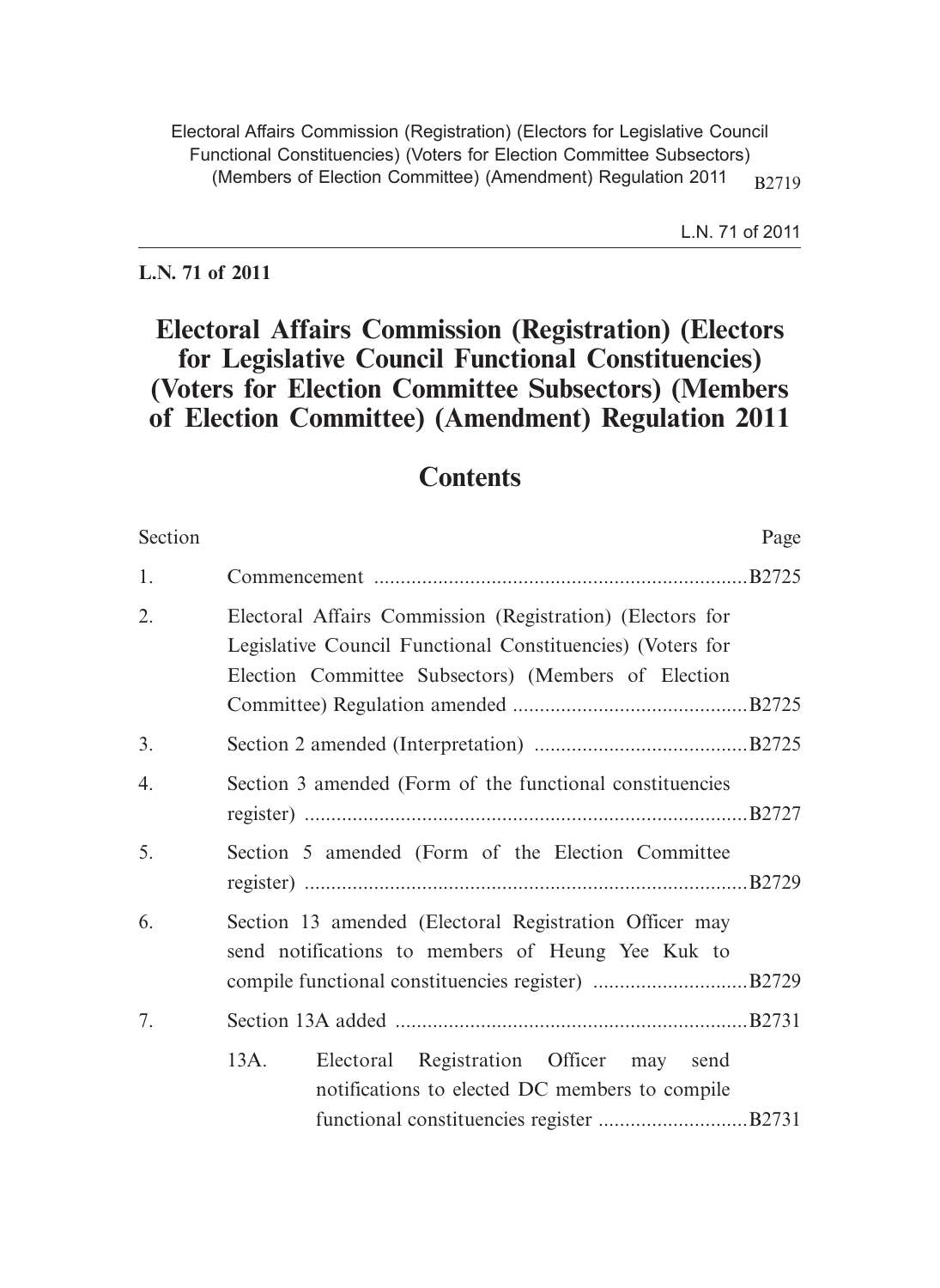| Section |                                                                                                                                                                                         | Page |
|---------|-----------------------------------------------------------------------------------------------------------------------------------------------------------------------------------------|------|
| 8.      | Section 14 amended (Electoral Registration Officer may<br>send notifications to natural persons eligible to be<br>registered as electors for functional constituencies) B2733           |      |
| 9.      |                                                                                                                                                                                         |      |
|         | Electoral Registration Officer may<br>14A.<br>send<br>notifications to elected DC members to compile                                                                                    |      |
| 10.     | Section 15 amended (Electoral Registration Officer may<br>send notifications to natural persons eligible to be                                                                          |      |
| 11.     | Section 16 amended (Electoral Registration Officer to<br>register persons in the functional constituencies provisional<br>register or subsector provisional register in accordance with |      |
| 12.     | Section 18 amended (When Electoral Registration Officer                                                                                                                                 |      |
| 13.     | Section 19 amended (How to apply for registration in<br>functional constituencies provisional register and subsector                                                                    |      |
| 14.     | Section 20 amended (A corporate elector or corporate                                                                                                                                    |      |
| 15.     | Section 22 amended (Electoral Registration Officer may<br>make inquiries regarding persons registered in the existing<br>functional constituencies or subsector final register) B2741   |      |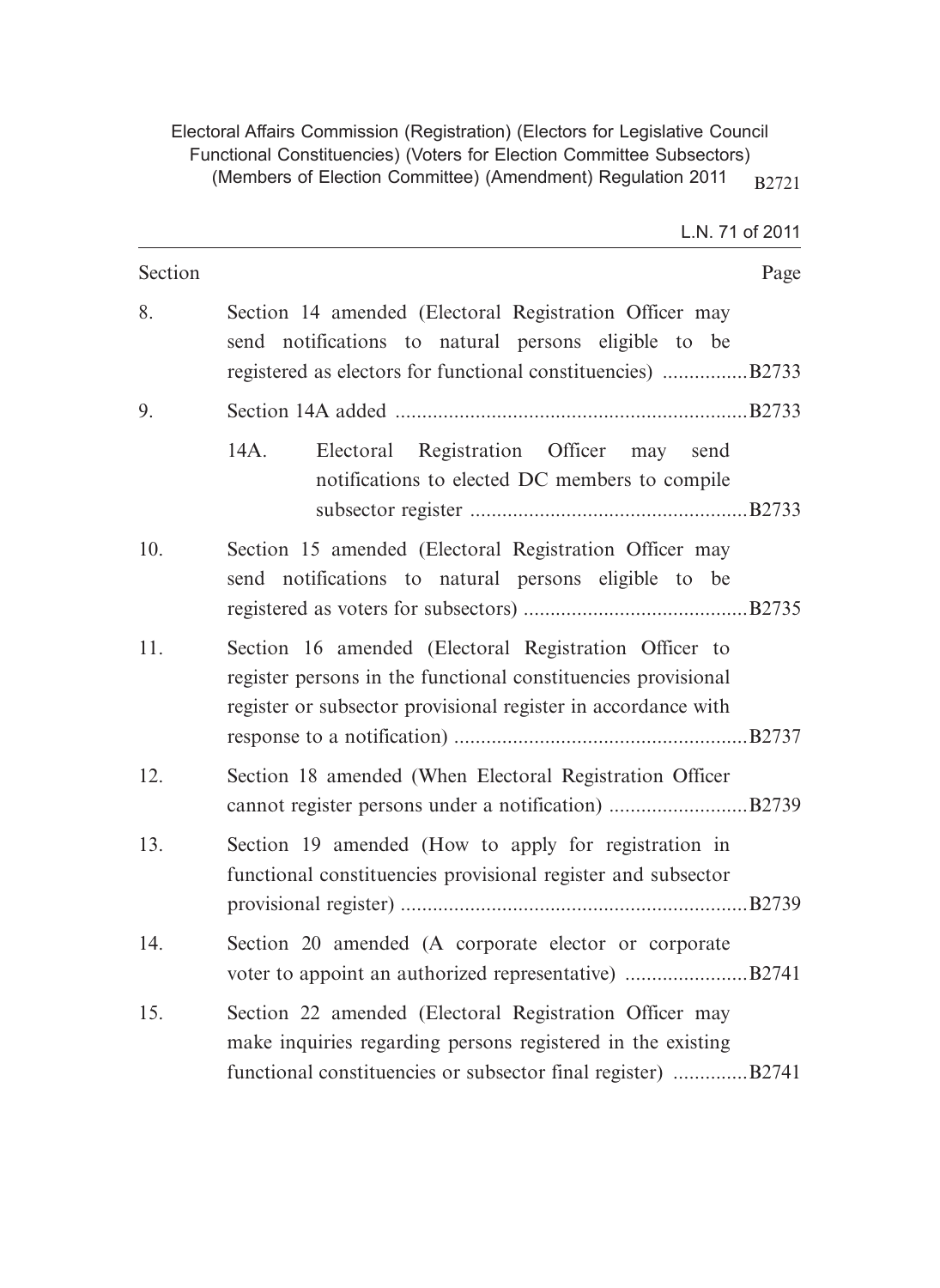| Section | Page                                                                                                                                                                                |
|---------|-------------------------------------------------------------------------------------------------------------------------------------------------------------------------------------|
| 16.     | Section 24 amended (Electoral Registration Officer to                                                                                                                               |
| 17.     | Section 27 amended (What is to be contained in a                                                                                                                                    |
| 18.     | Section 31 amended (Who may lodge a notice of claim) B2749                                                                                                                          |
| 19.     | Section 34 amended (Electoral Registration Officer to<br>correct entries in provisional register with approval of                                                                   |
| 20.     |                                                                                                                                                                                     |
|         | First register of electors for District Council<br>35A.                                                                                                                             |
| 21.     | Section 36 amended (What is to be contained in a                                                                                                                                    |
| 22.     | Section 37 amended (What is to be contained in an<br>Election Committee interim register and an Election                                                                            |
| 23.     | Section 38 amended (Electoral Registration Officer to<br>publish notice of and make available for public inspection<br>functional constituencies final register and subsector final |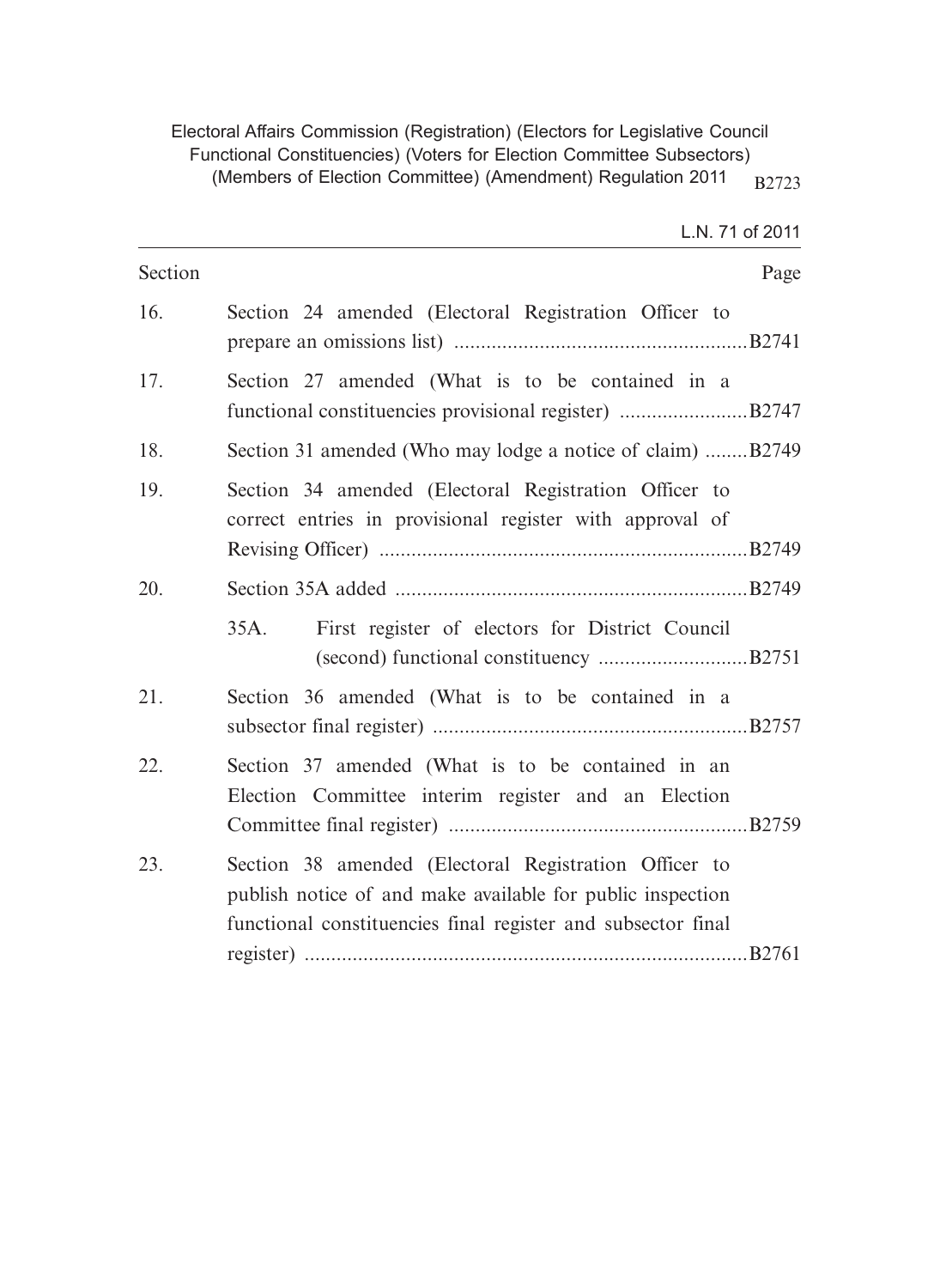Section 1

L.N. 71 of 2011

# **Electoral Affairs Commission (Registration) (Electors for Legislative Council Functional Constituencies) (Voters for Election Committee Subsectors) (Members of Election Committee) (Amendment) Regulation 2011**

(Made by the Electoral Affairs Commission under section 7 of the Electoral Affairs Commission Ordinance (Cap. 541))

#### **1. Commencement**

This Regulation comes into operation on 8 July 2011.

**2. Electoral Affairs Commission (Registration) (Electors for Legislative Council Functional Constituencies) (Voters for Election Committee Subsectors) (Members of Election Committee) Regulation amended**

The Electoral Affairs Commission (Registration) (Electors for Legislative Council Functional Constituencies) (Voters for Election Committee Subsectors) (Members of Election Committee) Regulation (Cap. 541 sub. leg. B) is amended as set out in sections 3 to 23.

#### **3. Section 2 amended (Interpretation)**

Section  $2(1)$ —

#### **Add in alphabetical order**

- "*elected DC member* (民選區議員) means a person who is elected to be an elected member under Part V of the District Councils Ordinance (Cap. 547);
- *GC Register Regulation* (《地方選區登記冊規例》) means the Electoral Affairs Commission (Registration of Electors) (Legislative Council Geographical Constituencies) (District Council Constituencies) Regulation (Cap. 541 sub. leg. A);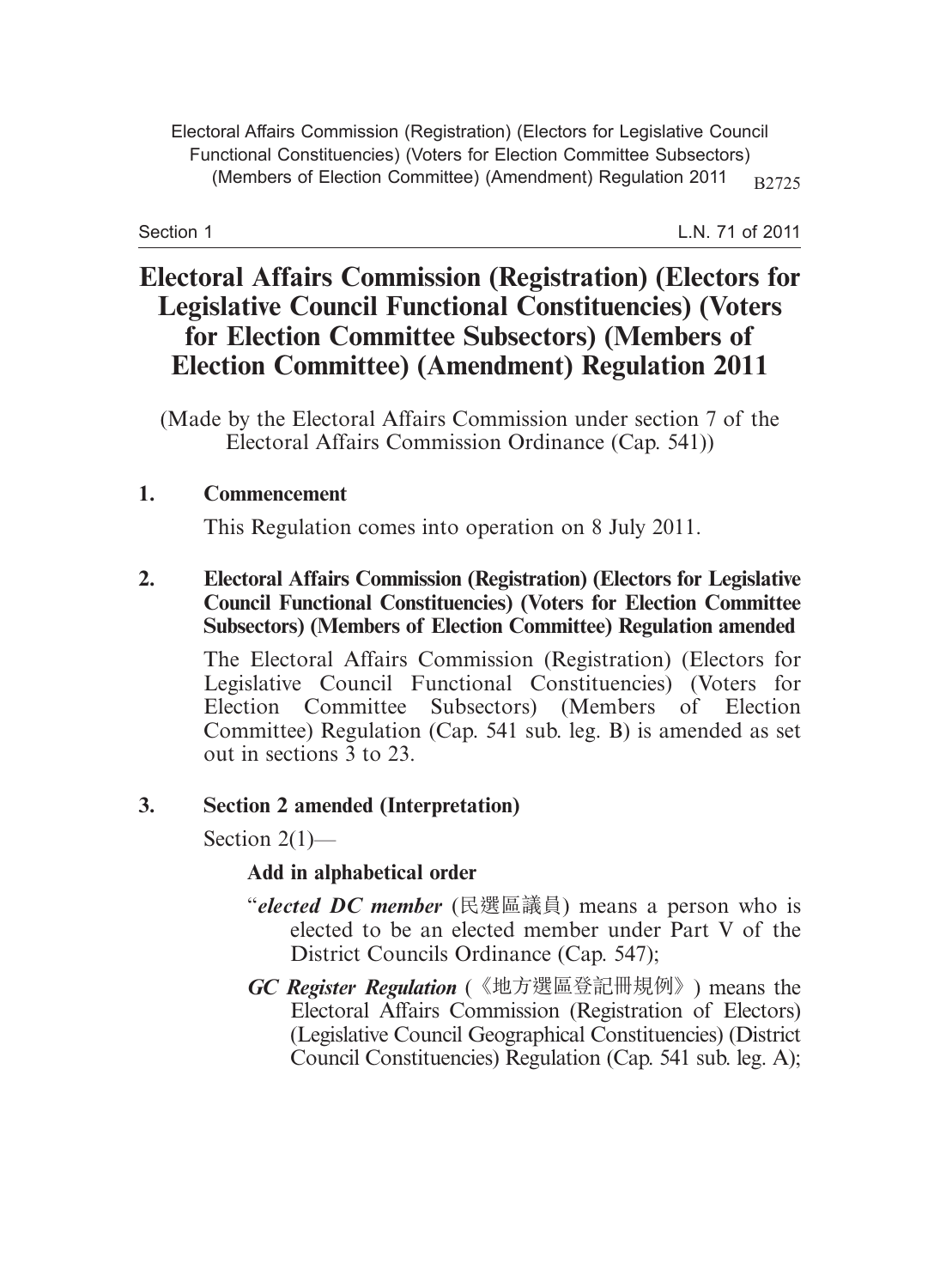Section 4

L.N. 71 of 2011

- *geographical constituencies final register* (地方選區正式選民 登記冊) means a final register of electors for geographical constituencies required to be compiled under section  $32(1)(b)(i)$  or  $(1A)(b)(i)$  of the Legislative Council Ordinance (Cap. 542);
- *geographical constituencies provisional register* (地方選區臨 時選民登記冊) means a provisional register of electors for geographical constituencies required to be compiled under section  $32(1)(a)(i)$  or  $(1A)(a)(i)$  of the Legislative Council Ordinance (Cap. 542);
- *geographical constituencies register* (地方選區選民登記冊) means a geographical constituencies provisional register or a geographical constituencies final register;".

# **4. Section 3 amended (Form of the functional constituencies register)**

(1) Section 3(1)—

**Repeal**

 $\mathcal{L}^{\bullet}$ 

# **Substitute**

"Subject to subsection (1A), a".

(2) After section  $3(1)$ —

# **Add**

- "(1A) To the extent that the electors whose names and personal particulars in a geographical constituencies register are specified, by means of notes or indications, to be registered for the District Council (second) functional constituency, those names, personal particulars and notes or indications constitute the part of a functional constituencies register for that functional constituency.".
- (3) After section 3(2)—

**Add**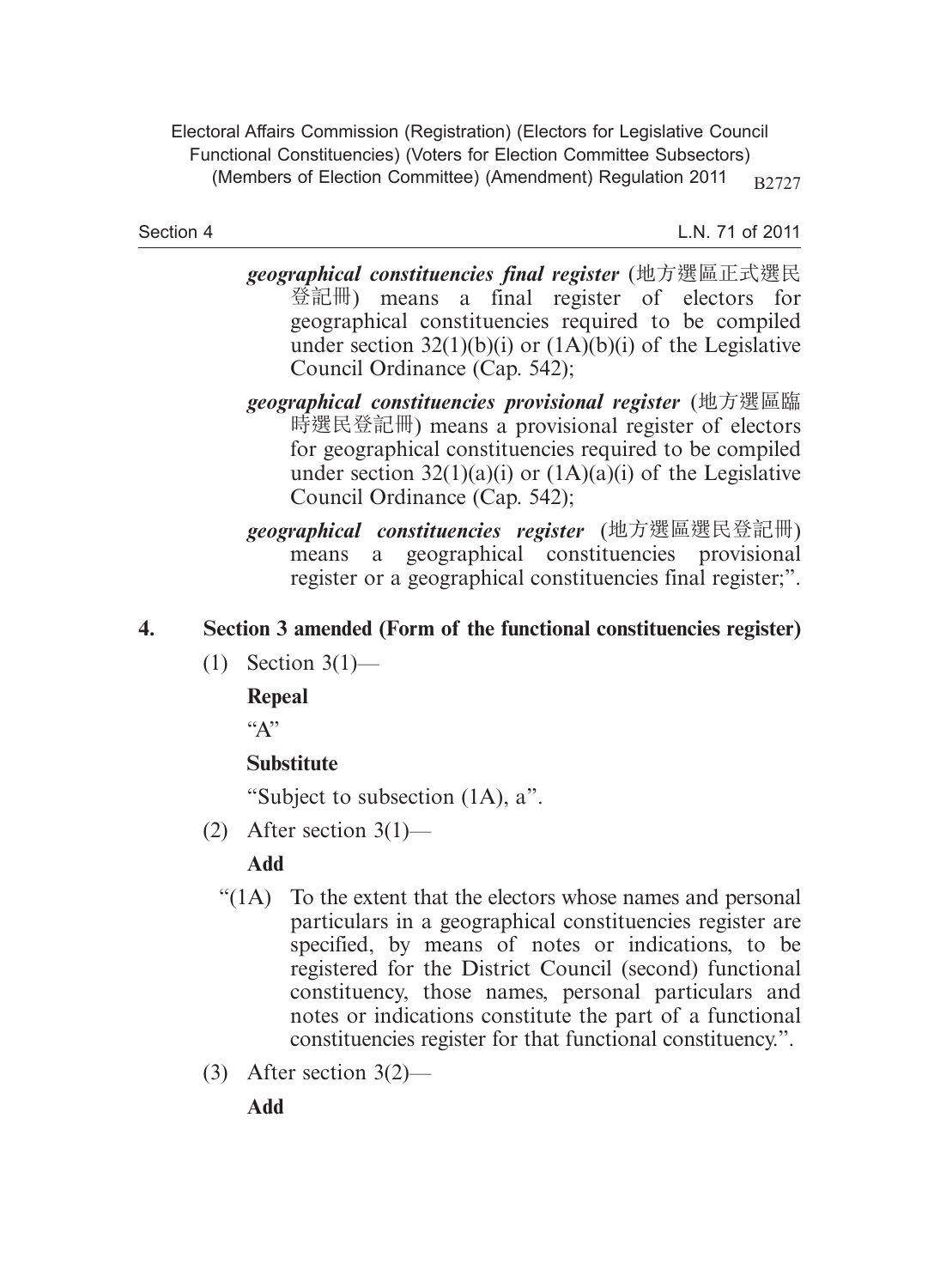Section 5

L.N. 71 of 2011

- "(2A) Despite subsection (2), an entry in a functional constituencies register relating to an elector for the District Council (second) functional constituency is to be shown in a geographical constituencies register by a note or indication to that effect against the entry relating to the elector.".
- (4) Section 3(4), after "register"—

**Add**

"(other than a register for the District Council (second) functional constituency)".

## **5. Section 5 amended (Form of the Election Committee register)**

(1) After section 5(2)—

## **Add**

- " $(2A)$  The particulars of a person to whom section  $2A(8)$  of the Schedule to the Chief Executive Election Ordinance (Cap. 569) applies must be recorded under the subsector for which the person is nominated.".
- (2) After section  $5(5)$ —

#### **Add**

- "(6) Subsection (2A) expires on the date on which the term of office of the fifth term of the Legislative Council commences under the Legislative Council Ordinance (Cap. 542) in 2012.".
- **6. Section 13 amended (Electoral Registration Officer may send notifications to members of Heung Yee Kuk to compile functional constituencies register)**

Section 13(2A)(c), after "constituency"—

**Add**

", but is not eligible to be registered as an elector for the District Council (first) functional constituency".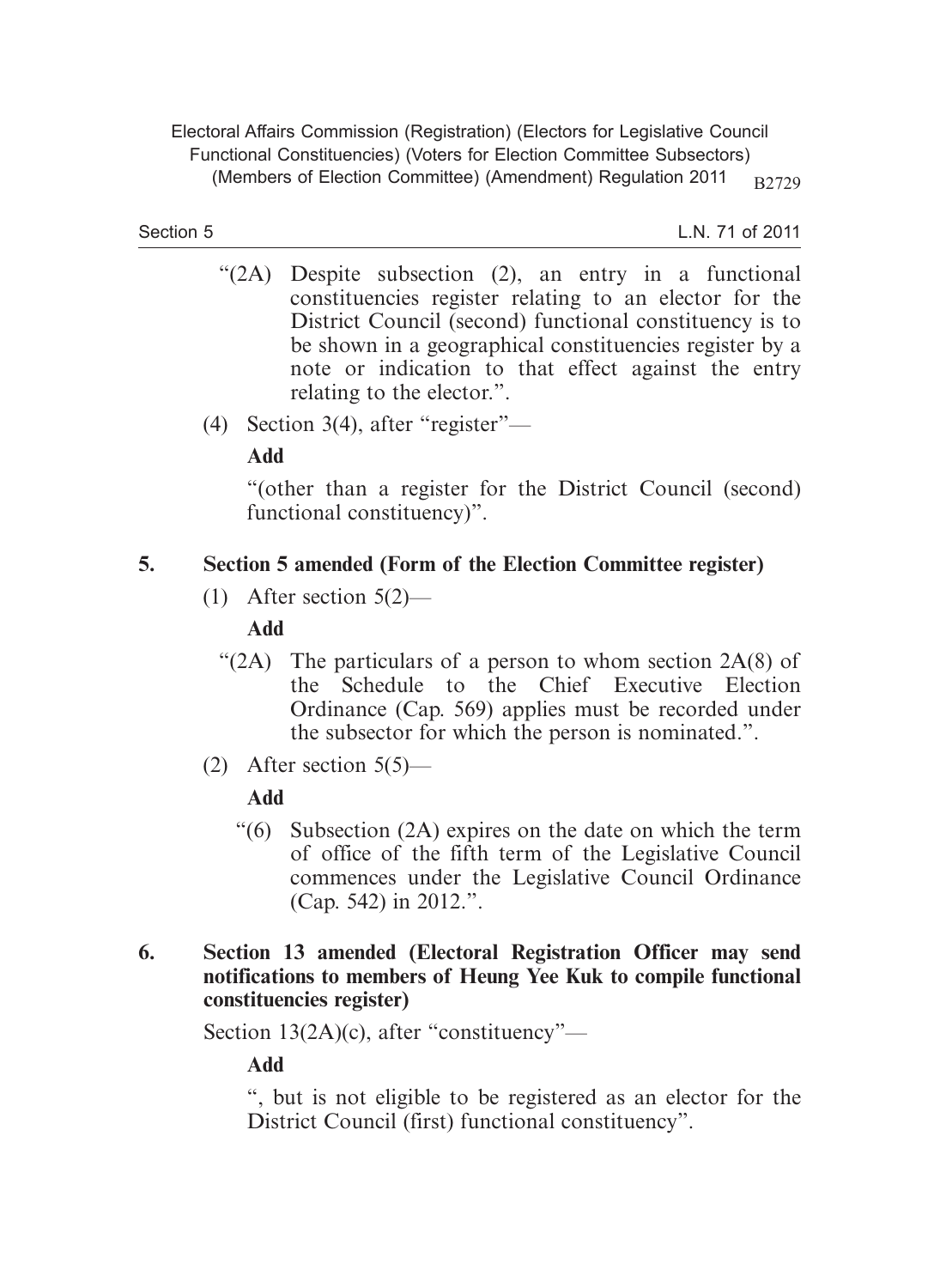Section 7

L.N. 71 of 2011

## **7. Section 13A added**

After section 13—

**Add**

### "**13A. Electoral Registration Officer may send notifications to elected DC members to compile functional constituencies register**

- (1) To compile a functional constituencies provisional register, the Electoral Registration Officer may send a notification to an elected DC member who—
	- (a) is registered in the existing geographical constituencies final register;
	- (b) is not registered for the District Council (first) functional constituency in the existing functional constituencies final register; and
	- (c) is eligible to be registered as an elector for the District Council (first) functional constituency.
- (2) A notification sent under subsection (1) must state that the recipient—
	- (a) will be registered as an elector for the District Council (first) functional constituency and a voter for the Hong Kong and Kowloon District Councils subsector or the New Territories District Councils subsector, as appropriate, unless the recipient elects not to be registered; and
	- (b) cannot be registered only as an elector for the District Council (first) functional constituency and not as a voter for the Hong Kong and Kowloon District Councils subsector or the New Territories District Councils subsector, as appropriate.".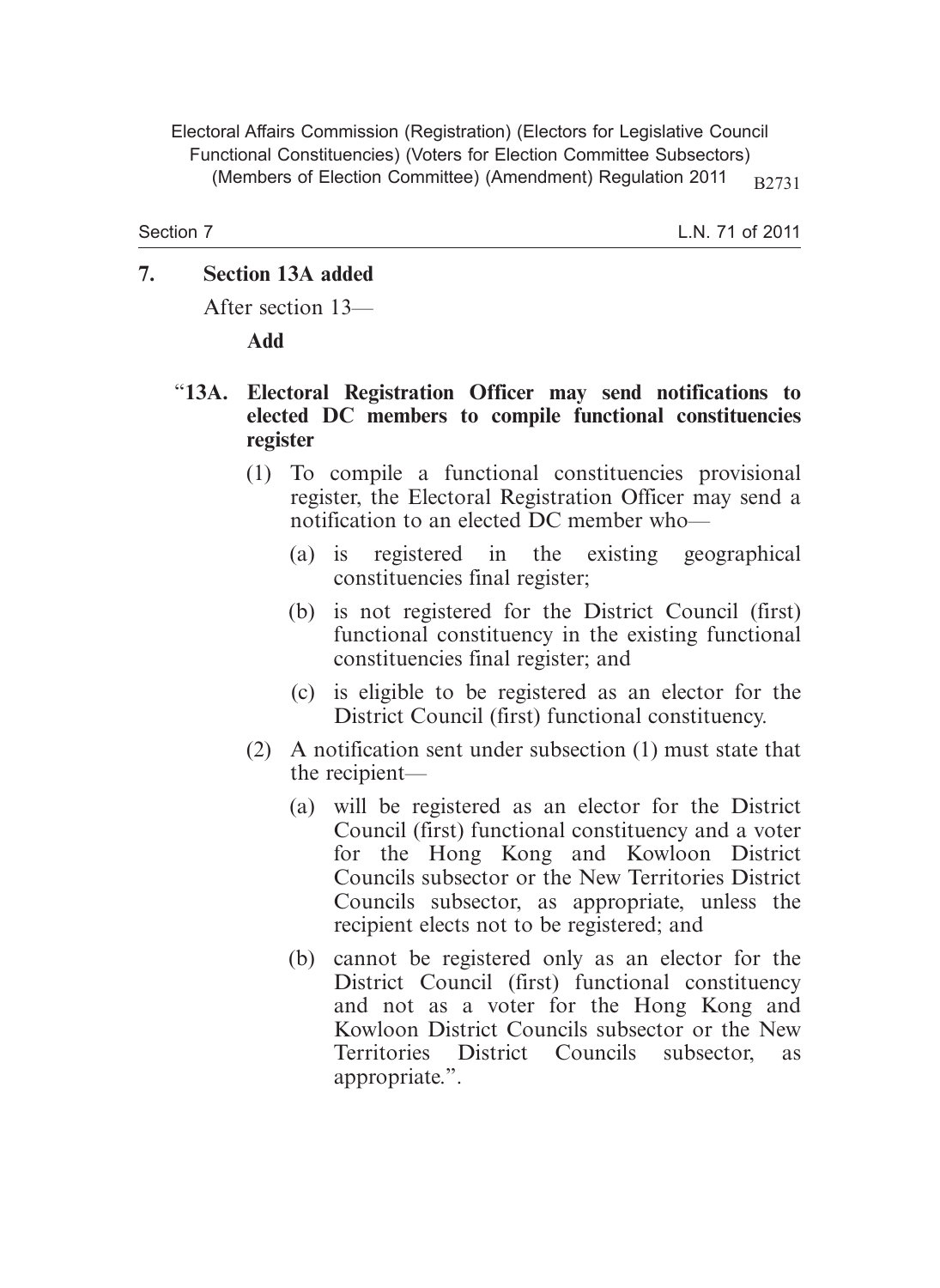Section 8

L.N. 71 of 2011

- **8. Section 14 amended (Electoral Registration Officer may send notifications to natural persons eligible to be registered as electors for functional constituencies)**
	- (1) Section 14(1), after "member of the Heung Yee Kuk"—

**Add**

"or an elected DC member".

 (2) Section 14(1)(c), after "Heung Yee Kuk functional constituency"—

**Add**

"and District Council (first) functional constituency".

(3) After section 14(5)—

## **Add**

 "(6) In addition to subsection (5), a notification sent under subsection (1) must state that if the recipient applies under Part V to be registered as an elector for the District Council (second) functional constituency, he or she will not be eligible to be registered as a voter for any subsector (other than an optional subsector).".

# **9. Section 14A added**

After section 14—

**Add**

#### "**14A. Electoral Registration Officer may send notifications to elected DC members to compile subsector register**

- (1) To compile a subsector provisional register, the Electoral Registration Officer may send a notification to an elected DC member who—
	- (a) is registered in the existing geographical constituencies final register; and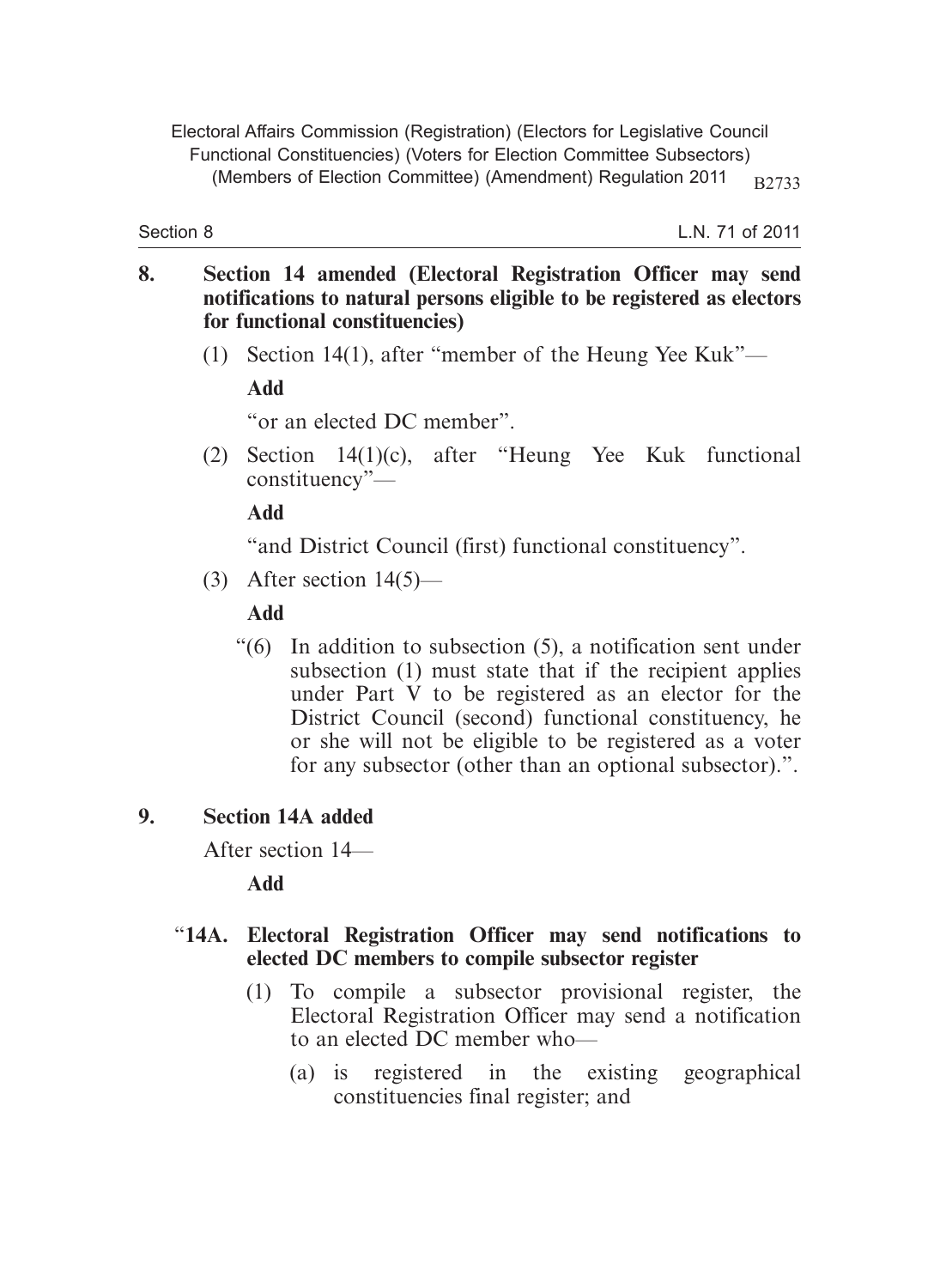Section 10

L.N. 71 of 2011

- (b) is eligible to be registered as a voter for the Hong Kong and Kowloon District Councils subsector or the New Territories District Councils subsector, as appropriate.
- (2) A notification sent under subsection (1) must state that the recipient—
	- (a) will be registered as a voter for the Hong Kong and Kowloon District Councils subsector or the New Territories District Councils subsector, as appropriate, and as an elector for the District Council (first) functional constituency, unless the recipient elects not to be registered;
	- (b) cannot be registered only as a voter for the Hong Kong and Kowloon District Councils subsector or the New Territories District Councils subsector, as appropriate, and not as an elector for the District Council (first) functional constituency; and
	- (c) will not be eligible to be registered as a voter for any optional subsector.
- (3) The Electoral Registration Officer may send one notification to a person for the purposes of this section and section 13A.".
- **10. Section 15 amended (Electoral Registration Officer may send notifications to natural persons eligible to be registered as voters for subsectors)**

After section 15(7)—

## **Add**

 "(8) This section does not apply in relation to a notification to a person who is an elected DC member.".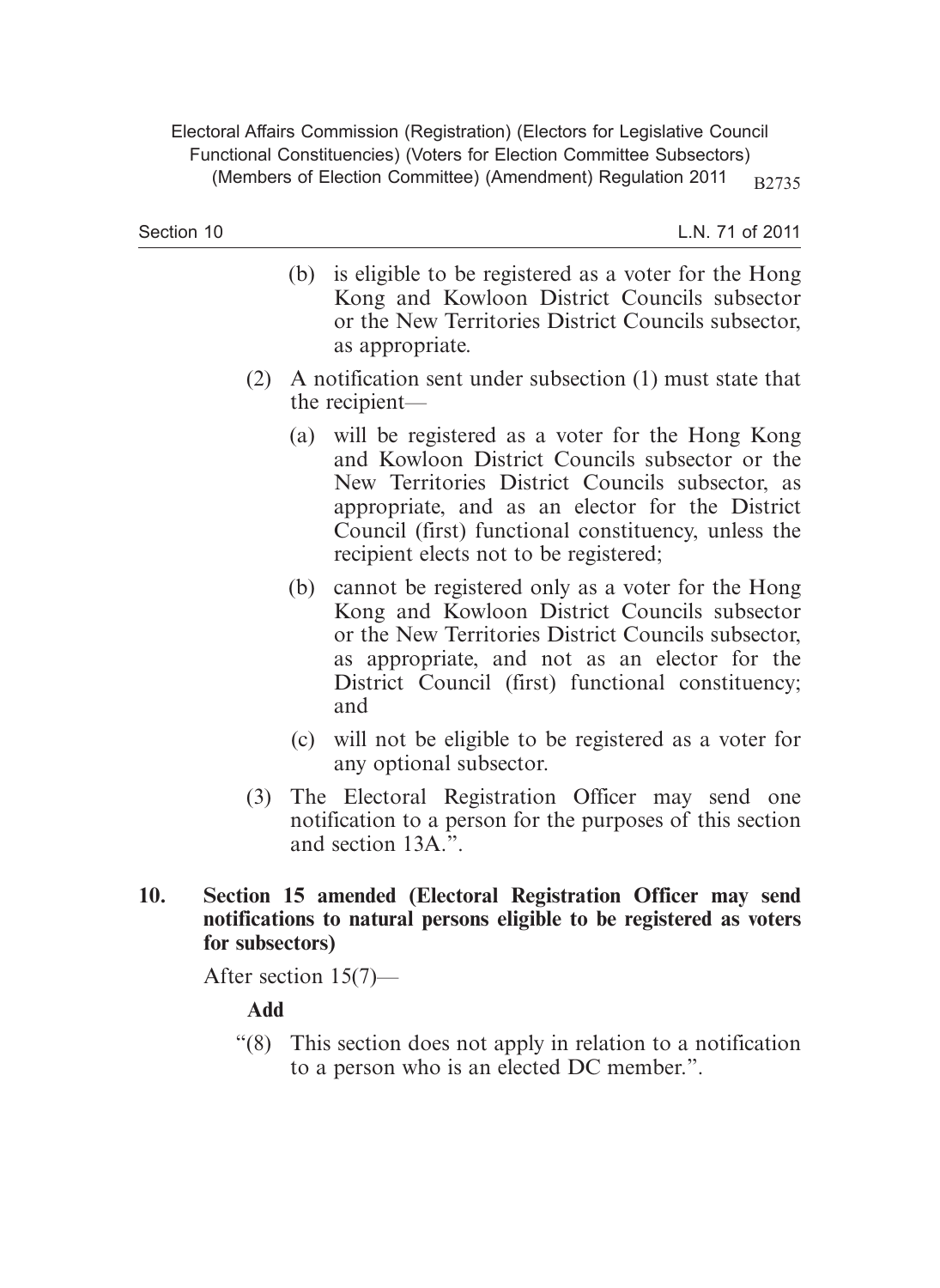Section 11

L.N. 71 of 2011

- **11. Section 16 amended (Electoral Registration Officer to register persons in the functional constituencies provisional register or subsector provisional register in accordance with response to a notification)**
	- (1) Section 16(1)—

## **Repeal**

"If a recipient under section 13(5) elects to be registered"

## **Substitute**

"Unless a recipient under section 13(5) elects not to be registered".

(2) After section  $16(1)$ —

## **Add**

- "(1A) Unless a recipient under section  $13A(2)(a)$  elects not to be registered, the Electoral Registration Officer must register the recipient as an elector for the District Council (first) functional constituency.".
- (3) Section 16(2)—

# **Repeal**

"if a recipient under section 14(5) elects to be registered"

## **Substitute**

"unless a recipient under section 14(5) elects not to be registered".

(4) After section 16(2)—

# **Add**

"(2A) Unless a recipient under section  $14A(2)(a)$  elects not to be registered, the Electoral Registration Officer must register the recipient as a voter for the Hong Kong and Kowloon District Councils subsector or the New Territories District Councils subsector, as appropriate.".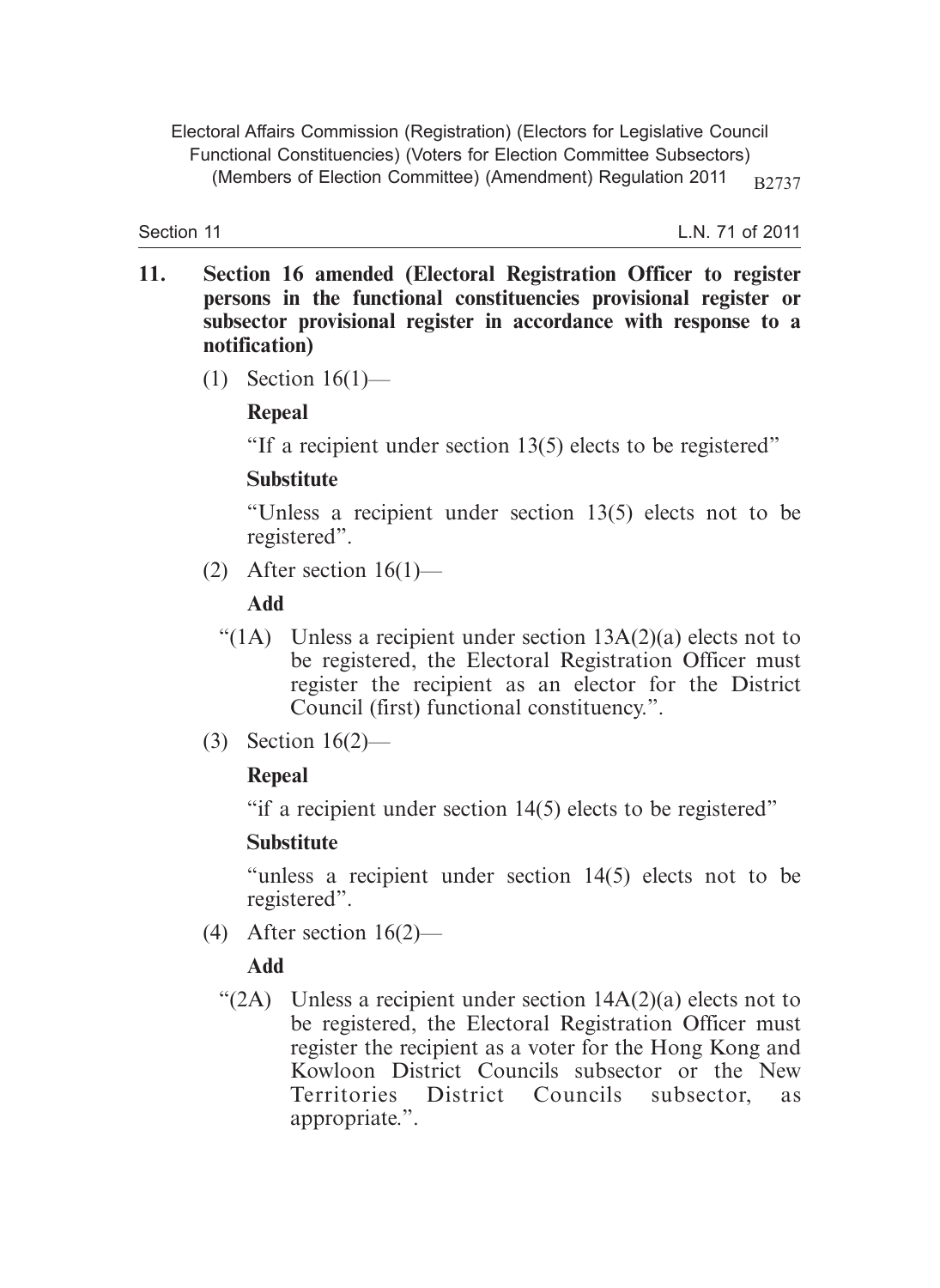Section 12

L.N. 71 of 2011

(5) Section 16(4)—

#### **Repeal**

"section 13(5) or section  $14(5)$ "

#### **Substitute**

"section 13(5),  $13A(2)(a)$ ,  $14(5)$  or  $14A(2)(a)$ ".

### **12. Section 18 amended (When Electoral Registration Officer cannot register persons under a notification)**

Section 18(1), after "he or she"—

**Add**

"has not elected not to be registered (within the meaning of section  $11(2)$  or".

#### **13. Section 19 amended (How to apply for registration in functional constituencies provisional register and subsector provisional register)**

 (1) Section 19(1), after "functional constituencies provisional register"—

**Add**

"(other than a provisional register for the District Council (second) functional constituency)".

(2) After section 19(1)—

## **Add**

 "(1A) A person applying for registration in a geographical constituencies provisional register under section 4 of the GC Register Regulation is also regarded as having applied for registration as an elector for the District Council (second) functional constituency, unless the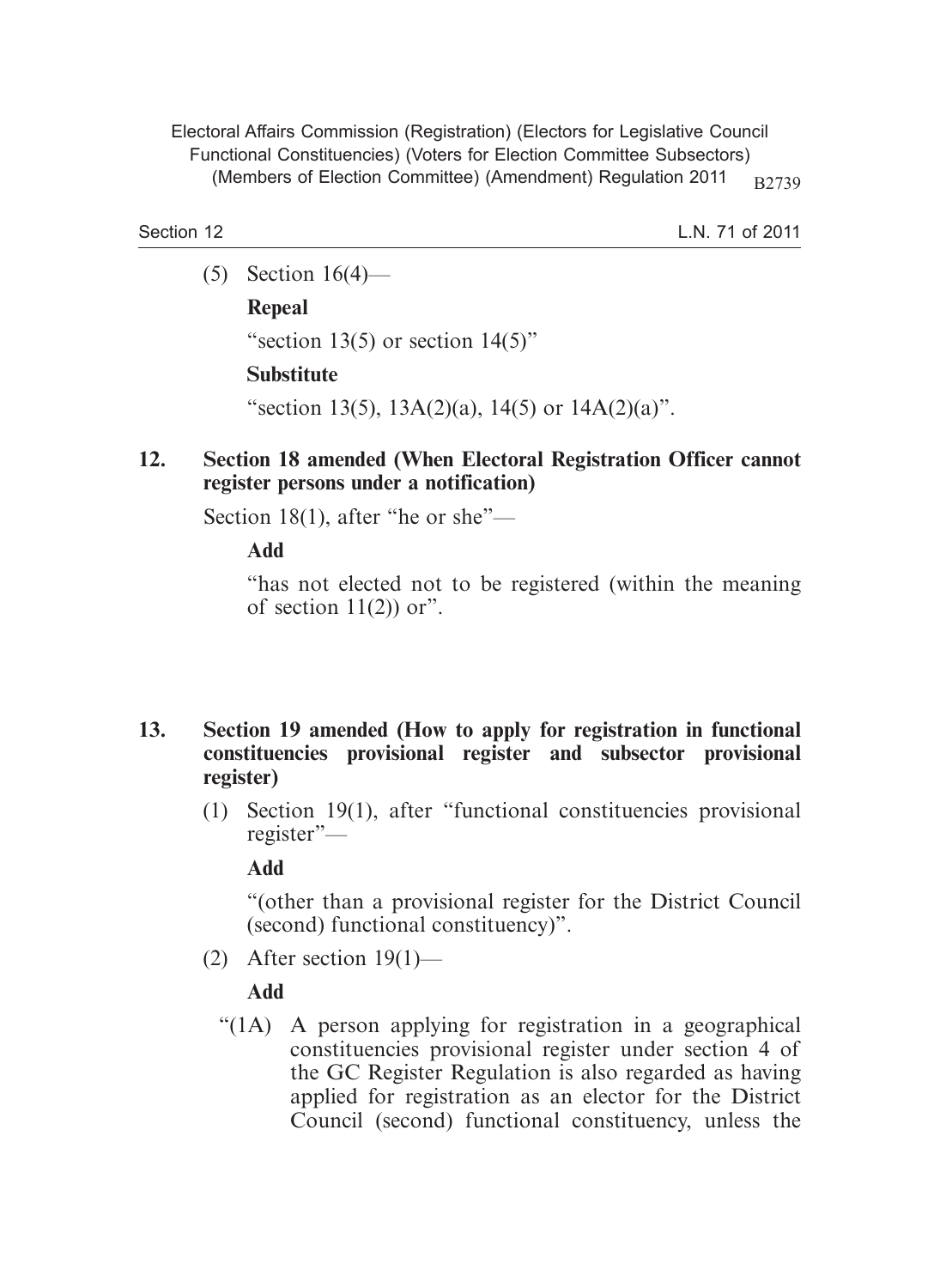Section 14

L.N. 71 of 2011

person indicates otherwise in the manner specified by the Electoral Registration Officer.".

#### **14. Section 20 amended (A corporate elector or corporate voter to appoint an authorized representative)**

Section  $20(8)(b)$ —

#### **Repeal**

"Electoral Affairs Commission (Registration of Electors) (Legislative Council Geographical Constituencies) (District Council Constituencies) Regulation (Cap. 541 sub. leg. A)"

#### **Substitute**

"GC Register Regulation".

**15. Section 22 amended (Electoral Registration Officer may make inquiries regarding persons registered in the existing functional constituencies or subsector final register)**

After section 22(3)—

## **Add**

" $(3A)$  A letter of inquiry sent to a person under subsection  $(3)$ must state that if the result of the inquiry falls under section  $24(1)(i)(A)$ , (D) or (F), the Electoral Registration Officer may, in compiling a functional constituencies provisional register, record the personal particulars of the person under the District Council (second) functional constituency unless the person elects not to be registered as an elector for that constituency.".

#### **16. Section 24 amended (Electoral Registration Officer to prepare an omissions list)**

(1) Section 24(1)—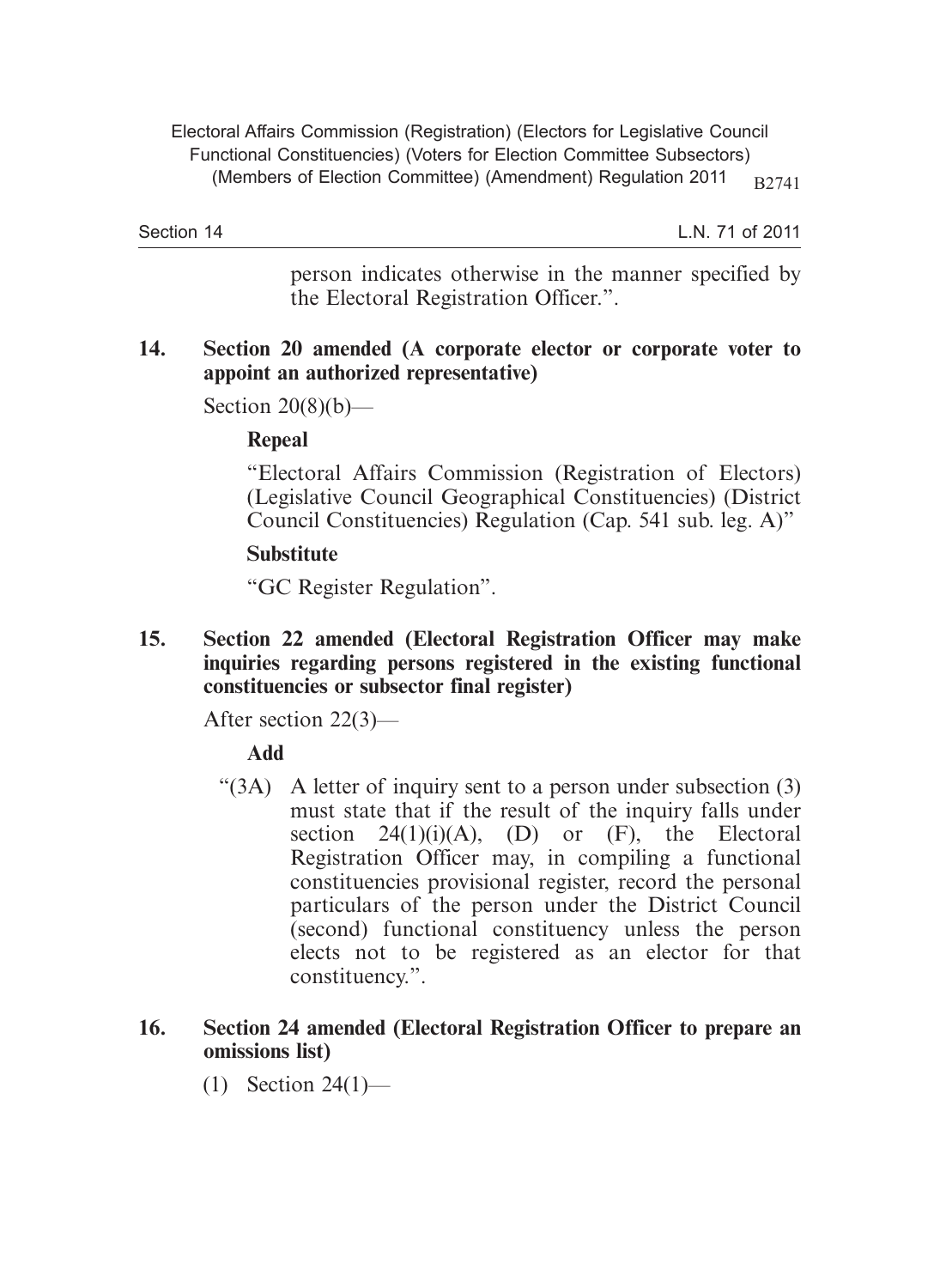Section 16

L.N. 71 of 2011

#### **Repeal**

"subsection (5)"

#### **Substitute**

"subsections  $(1A)$ ,  $(1B)$ ,  $(1C)$  and  $(5)$ ".

(2) Section 24(1)(iii)—

## **Repeal**

"(within the meaning of section 2(1) of the Electoral Affairs Commission (Registration of Electors) (Legislative Council Geographical Constituencies) (District Council Constituencies) Regulation (Cap. 541 sub. leg. A))".

 $(3)$  Section 24(1)(iii)—

## **Repeal**

"that Regulation"

# **Substitute**

"the GC Register Regulation".

(4) After section  $24(1)$ —

# **Add**

- " $(1)$  Subject to subsection  $(1)$ , if the Electoral Registration Officer makes an inquiry under section 22(1) and the subject of the inquiry is a person—
	- (a) registered in the existing geographical constituencies final register;
	- (b) referred to in section  $24(1)(i)(A)$ , (D) or (F); and
	- (c) whose name and principal residential address are not entered on the omissions list prepared for the current year under section 9 of the GC Register Regulation,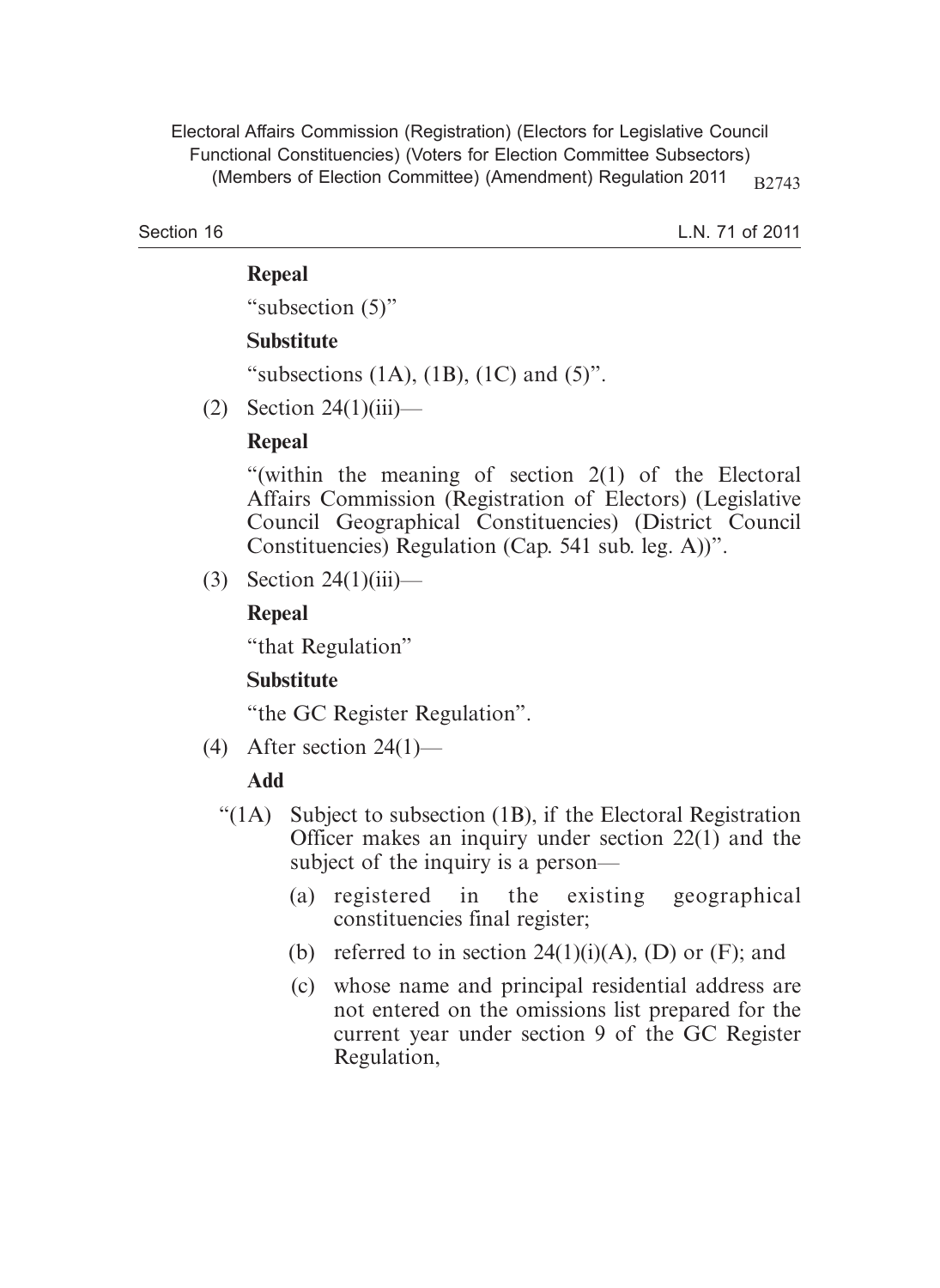Section 16

L.N. 71 of 2011

the Electoral Registration Officer must, in compiling a functional constituencies provisional register, record the personal particulars of the person under the District Council (second) functional constituency unless the person elects not to be registered as an elector for that constituency.

- (1B) The Electoral Registration Officer must not record the personal particulars of a person under the District Council (second) functional constituency under subsection (1A) if the Electoral Registration Officer is satisfied that the letter of inquiry sent under section 22 has not reached the person.
- (1C) If a person is registered in the existing functional constituencies final register as an elector for a functional constituency which has a corresponding subsector and the Electoral Registration Officer, in compiling a functional constituencies provisional register, records the personal particulars of the person under the District Council (second) functional constituency—
	- (a) under subsection (1A);
	- (b) under section  $35A(10)$  or  $(14)$ ; or
	- (c) by virtue of the person's application under Part V,

the Electoral Registration Officer must, in compiling a subsector provisional register, enter the personal particulars of the person on the subsector omissions list prepared for the current year.".

(5) After section 24(7)—

# **Add**

 "(8) For the purposes of this section, an entry in an omissions list relating to a person whose personal particulars are proposed by the Electoral Registration Officer to be omitted from the next final register for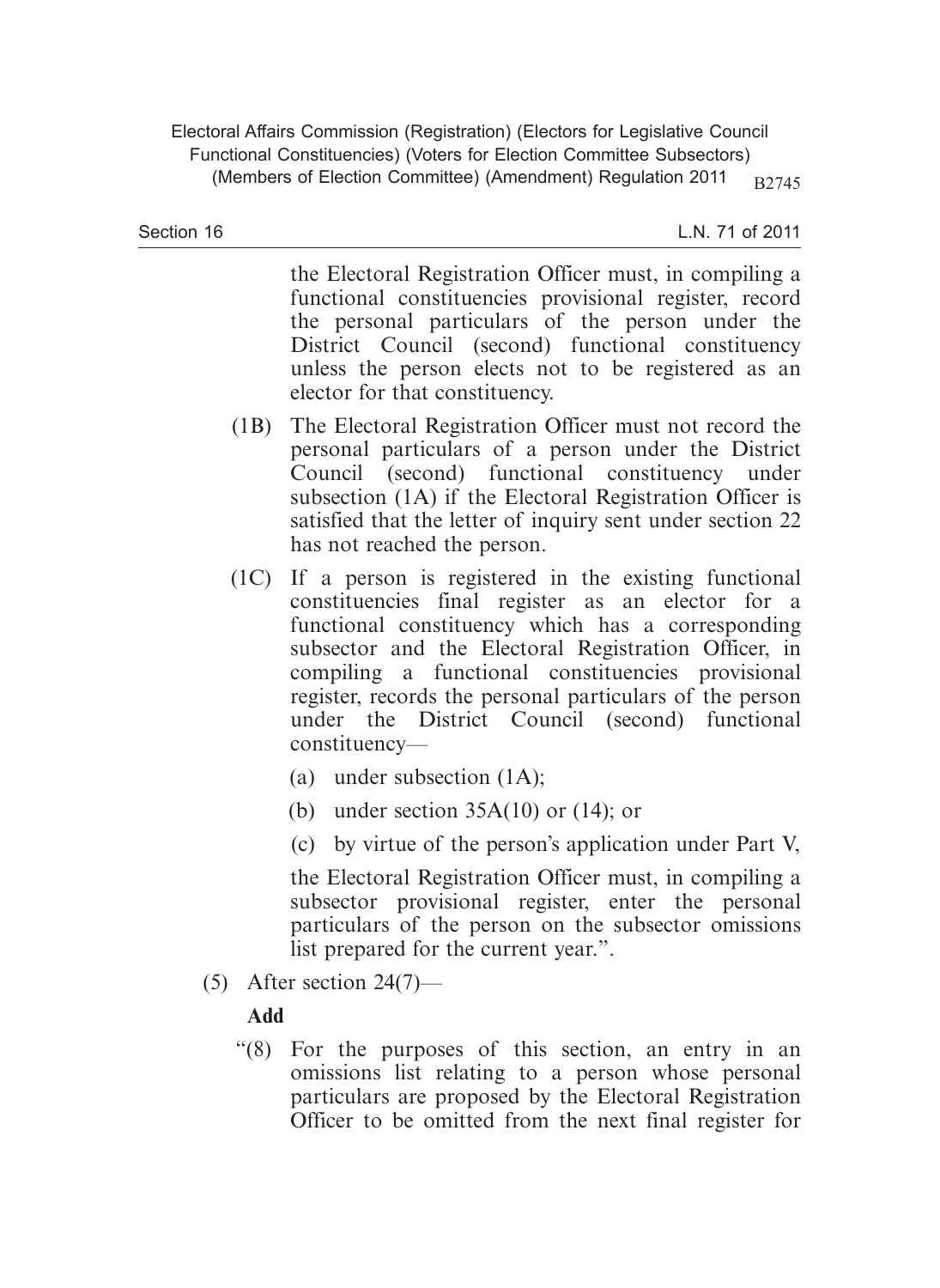L.N. 71 of 2011

the District Council (second) functional constituency is to be shown in a geographical constituencies omissions list by a note or indication to that effect against the entry relating to the person.

- (9) In this section—
- *corresponding subsector* (對等界別分組) has the meaning given by section  $11(1)$ ;
- *elects not to be registered* (選擇不登記) has the meaning given by section 11(2) and—
- (a) a reference to "recipient" in section  $11(2)$  is to be construed as a reference to a person in respect of whom an inquiry under section 22(1) is made; and
- (b) a reference to "notification" in section 11(2) is to be construed as a reference to a letter of inquiry sent under section 22(3);
- *principal residential address* (主要住址), in relation to a person, means the address of the only or principal residence (within the meaning of section 28(1B) or (3) of the Legislative Council Ordinance (Cap. 542)) of the person.".

#### **17. Section 27 amended (What is to be contained in a functional constituencies provisional register)**

(1) Section 27—

## **Renumber the section as section 27(1).**

(2) After section  $27(1)$ —

## **Add**

 "(2) In addition to the particulars referred to in subsection (1), the functional constituencies provisional register to be compiled for 2012 is to also contain the personal particulars recorded in the first register of electors for the District Council (second) functional constituency compiled in accordance with section 35A.".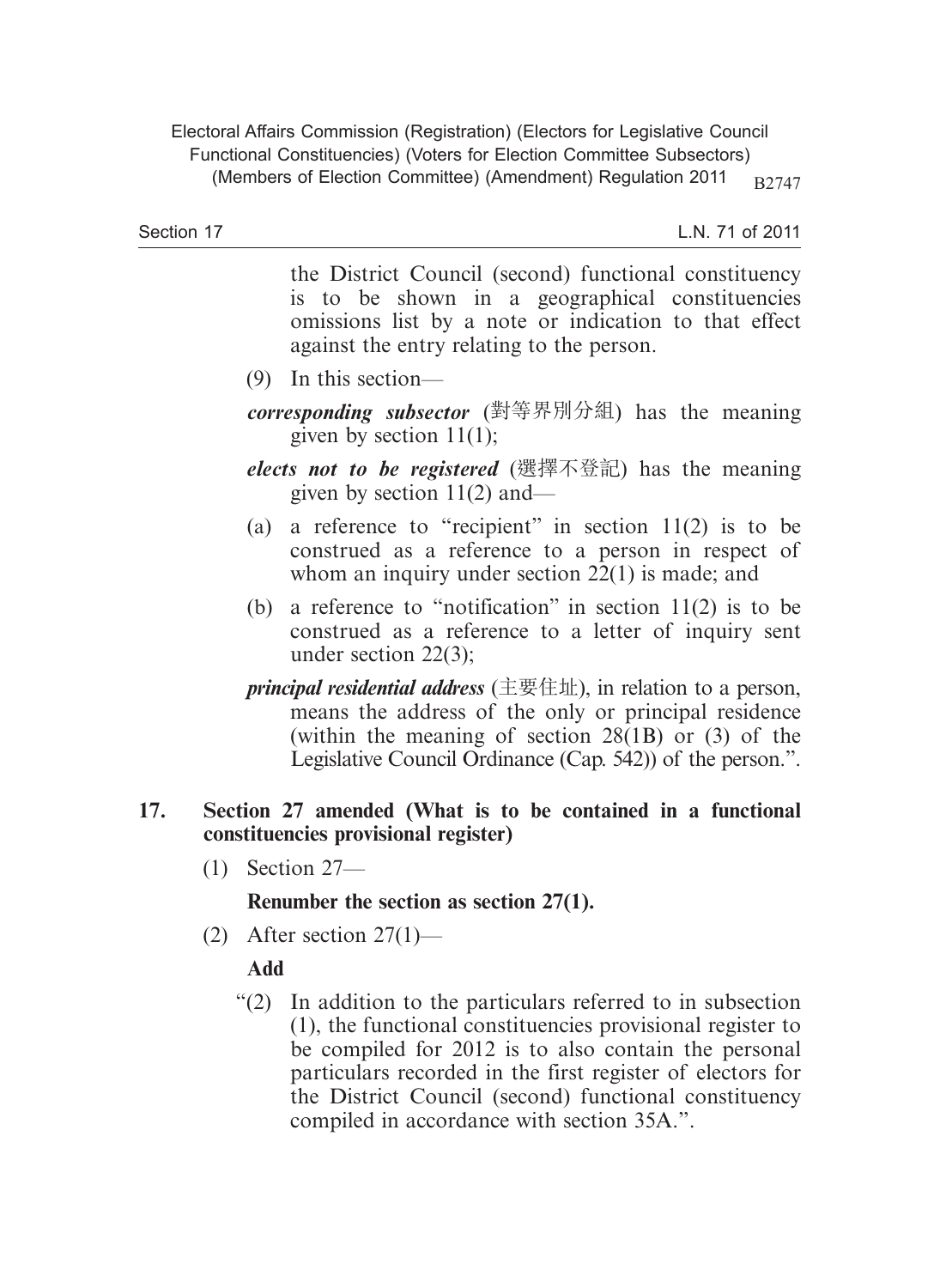Section 18

L.N. 71 of 2011

# **18. Section 31 amended (Who may lodge a notice of claim)**

After section 31(6)—

## **Add**

"(6A) A person making a claim under section 15(1) or (2) of the GC Register Regulation that he or she is entitled to be registered in the geographical constituencies final register is also regarded as having made a claim that he or she is entitled to be registered as an elector for the District Council (second) functional constituency, unless the person indicates otherwise in the manner specified by the Electoral Registration Officer.".

### **19. Section 34 amended (Electoral Registration Officer to correct entries in provisional register with approval of Revising Officer)**

(1) After section  $34(1)$ —

## **Add**

- "(1A) If the Electoral Registration Officer is satisfied that an additional entry ought to be made in a geographical constituencies final register under section 18 of the GC Register Regulation, the Electoral Registration Officer may, subject to subsection (2), make the additional entry in the final register of electors for the District Council (second) functional constituency.".
- (2) Section 34(2)—

## **Repeal**

"subsection (1)"

# **Substitute**

"subsection  $(1)$  or  $(1A)$ ".

# **20. Section 35A added**

After section 35—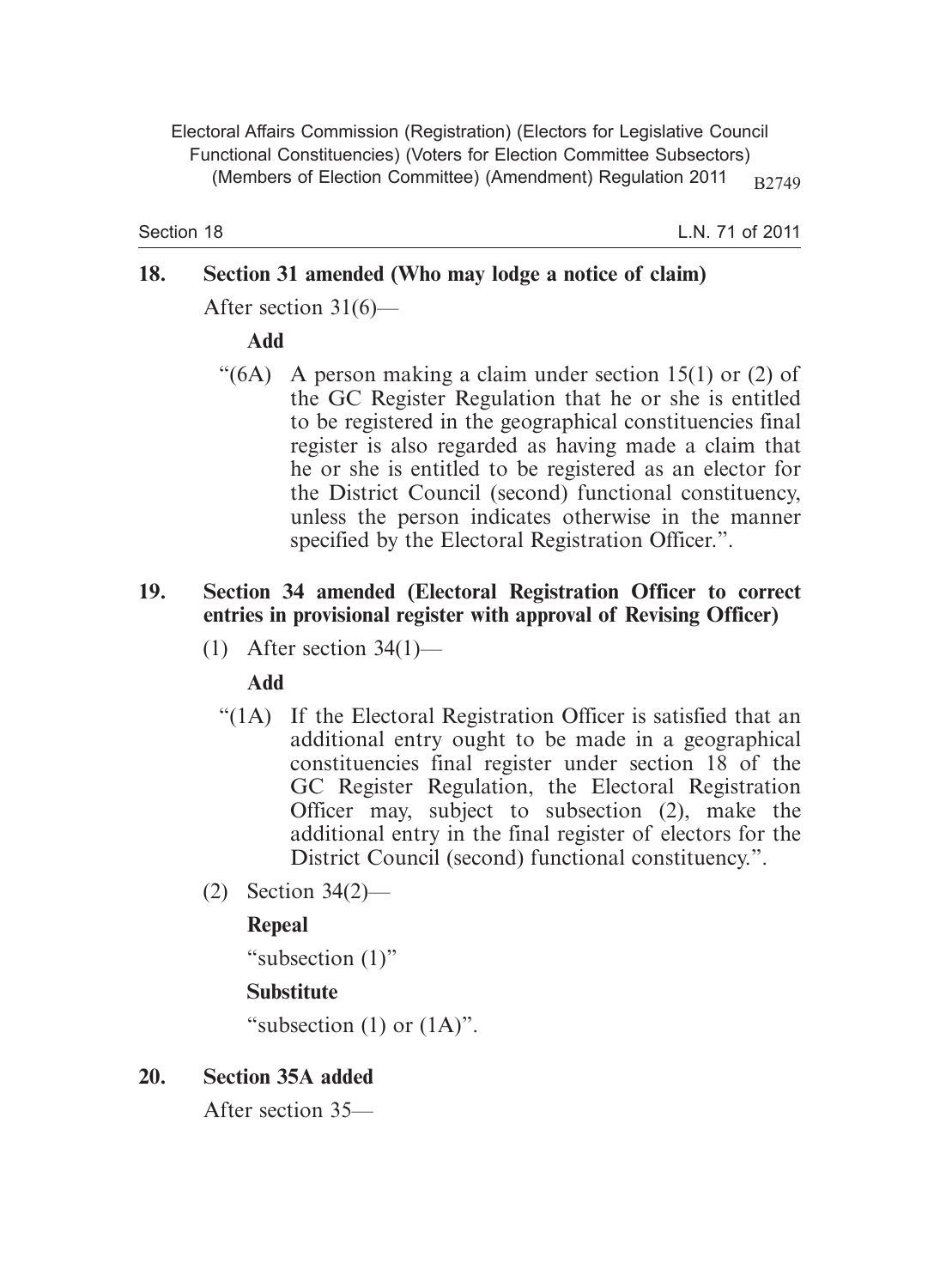Section 20

#### **Add**

#### "**35A. First register of electors for District Council (second) functional constituency**

- (1) For the purposes of compiling the first register of electors for the District Council (second) functional constituency, the Electoral Registration Officer must inform, in a manner he or she thinks fit, any person—
	- (a) whose name is recorded in the current GC register; and
	- (b) whose name is not recorded in the current FC register,

that the person will be registered as an elector for the District Council (second) functional constituency unless the person elects not to be so registered.

- (2) The person referred to in subsection (1) may, on being informed by the Electoral Registration Officer, give a written notice to the Electoral Registration Officer on or before 29 June 2012 that he or she does not elect to be registered as an elector for the District Council (second) functional constituency.
- (3) On receiving a notice under subsection (2) from a person and on being satisfied that the notice is in order, the Electoral Registration Officer must not, subject to subsections (6) and (7), include the personal particulars of the person in the provisional register of electors for the District Council (second) functional constituency.
- (4) If the Electoral Registration Officer makes a decision under subsection (3), the officer must inform the person concerned in writing.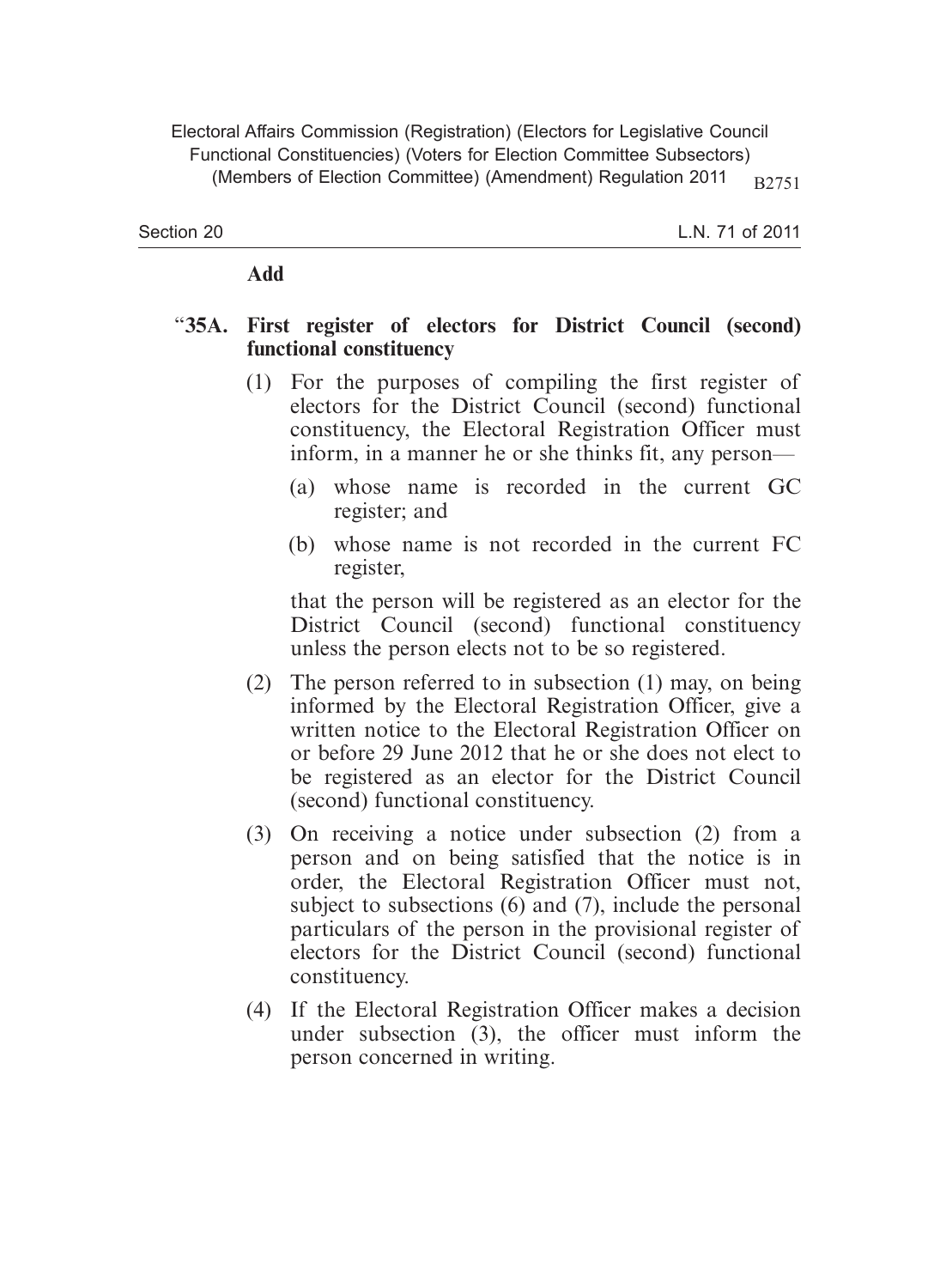Section 20

- (5) If the Electoral Registration Officer decides to include the personal particulars of a person in the provisional register of electors for the District Council (second) functional constituency despite the person's notice under subsection (2), the Officer must notify the person, by registered post, of the decision.
- (6) If the Electoral Registration Officer receives the notice under subsection (2) after the publication of the provisional register of electors for the District Council (second) functional constituency, the Officer may only remove the relevant personal particulars with the approval of the Revising Officer when compiling the final register of electors for the District Council (second) functional constituency.
- (7) If the Electoral Registration Officer receives the notice under subsection (2) after 29 June 2012, the Officer may only remove the relevant personal particulars for the purposes of compiling the next provisional register of electors for the District Council (second) functional constituency.
- (8) The Electoral Registration Officer must inform, in a manner he or she thinks fit, any natural person whose name is recorded in the current FC register (except for the Heung Yee Kuk functional constituency, the agriculture and fisheries functional constituency, the insurance functional constituency, the transport functional constituency and the District Council (first) functional constituency) that the person—
	- (a) will be registered as an elector for the District Council (second) functional constituency; and
	- (b) will not be registered as an elector for the functional constituency for which the person is currently registered as an elector,
	- if the person so elects.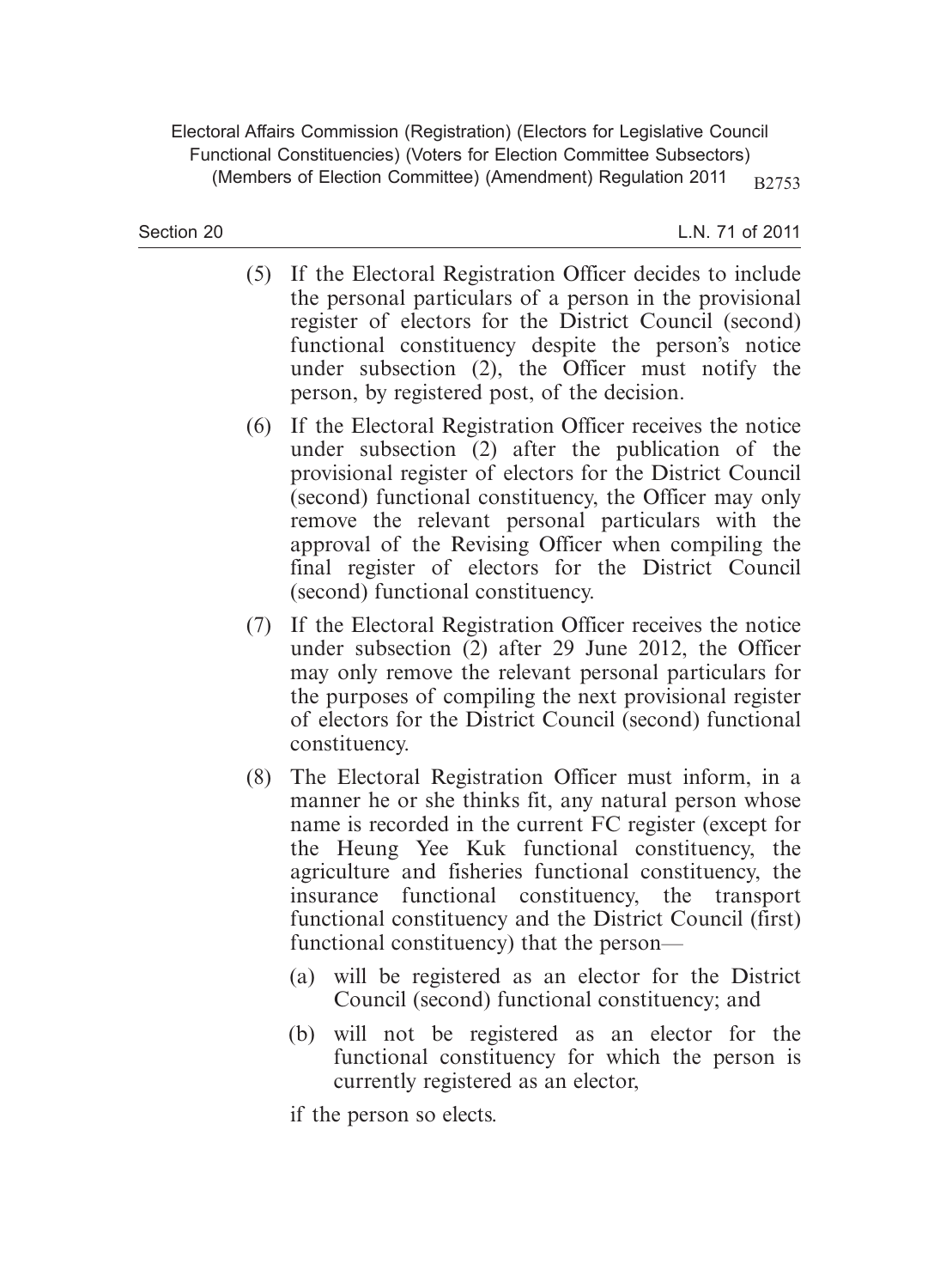Section 20

- (9) The person referred to in subsection (8) may, on being informed by the Electoral Registration Officer, give a written notice to the Electoral Registration Officer on or before 29 June 2012 that he or she elects to be registered as an elector for the District Council (second) functional constituency.
- (10) On receiving a notice under subsection (9) from a person and on being satisfied that the notice is in order, the Electoral Registration Officer must, subject to subsection (13), enter the personal particulars of the person in the final register of electors for the District Council (second) functional constituency.
- (11) If the Electoral Registration Officer makes a decision under subsection (10), the Officer must inform the person concerned in writing.
- (12) If the Electoral Registration Officer decides not to enter the personal particulars of a person in the final register of electors for the District Council (second) functional constituency despite the person's notice under subsection (9), the Officer must notify the person, by registered post, of the decision.
- (13) If the Electoral Registration Officer receives the notice under subsection (9) after 29 June 2012, the Officer may only enter the relevant personal particulars for the purposes of compiling the next provisional register of electors for the District Council (second) functional constituency.
- (14) If a person whose name is recorded in the current FC register informs the Electoral Registration Officer in writing on or before 16 May 2012 that he or she does not wish to be registered as an elector for the functional constituency for which the person is currently registered as an elector, the Electoral Registration Officer must record the personal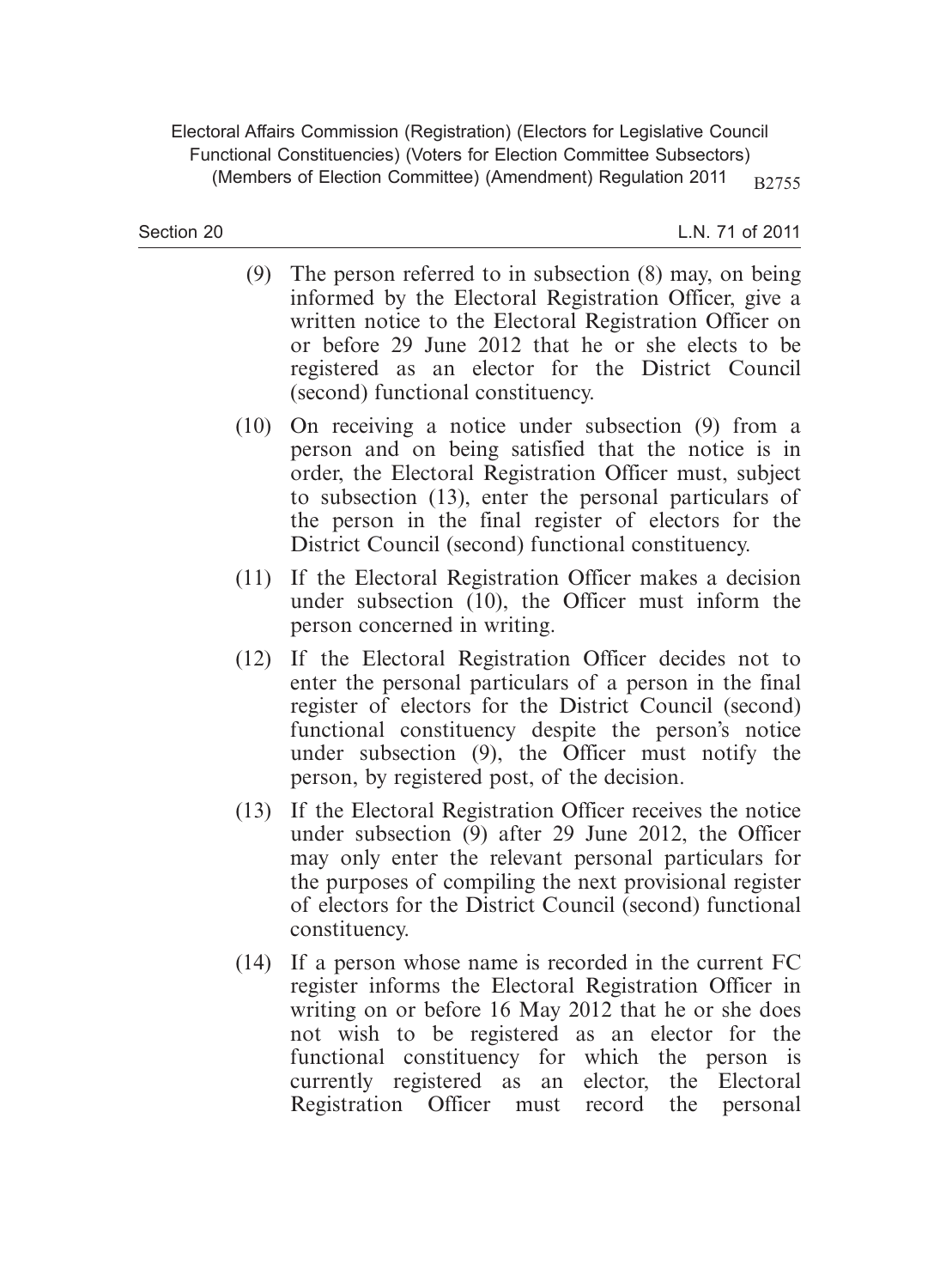Section 21

L.N. 71 of 2011

particulars of the person under the District Council (second) functional constituency unless the person indicates otherwise.

- (15) In this section
	- *current FC register* (現有功能界別登記冊) means the record comprising—
		- (a) the functional constituencies final register published for 2011; and
		- (b) the records of the personal particulars of persons to be registered in the functional constituencies provisional register published for 2012 (other than for the District Council (second) functional constituency);
	- *current GC register* (現有地方選區登記冊) means the record comprising—
		- (a) the geographical constituencies final register published for 2011; and
		- (b) the records of the personal particulars of persons to be registered in the geographical constituencies provisional register published for 2012.".

#### **21. Section 36 amended (What is to be contained in a subsector final register)**

After section 36(5)—

## **Add**

 "(6) Despite subsection (5), the subsector final register to be compiled for 2011 must include any changes made by the Electoral Registration Officer in accordance with section 14(1B) of the Schedule to the Chief Executive Election Ordinance (Cap. 569).".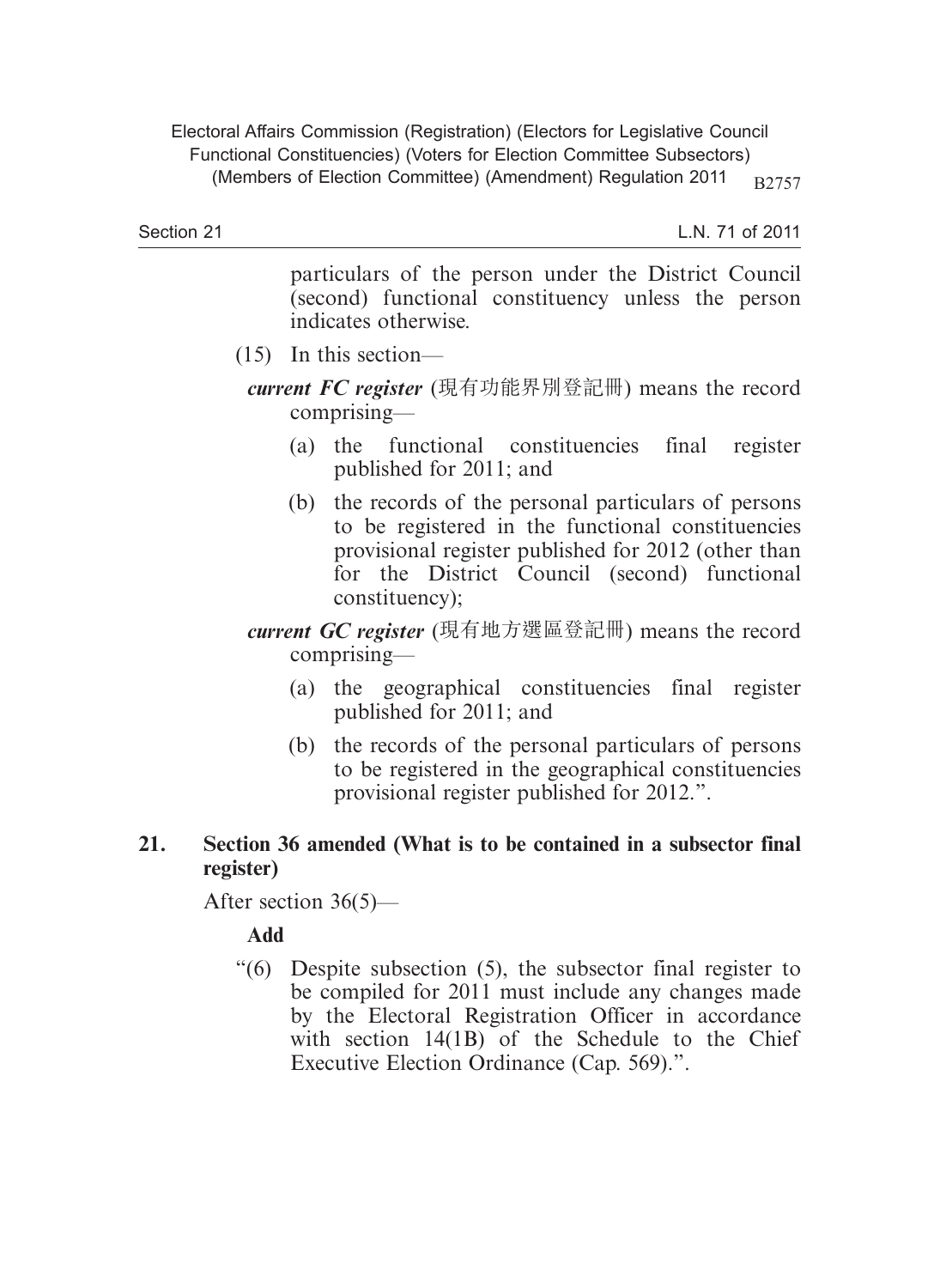Section 22

L.N. 71 of 2011

- **22. Section 37 amended (What is to be contained in an Election Committee interim register and an Election Committee final register)**
	- (1) After section 37(1AA)—

## **Add**

- "(1AAA) In addition to the particulars referred to in subsection (1), an Election Committee interim register is to also consist of the specified particulars of the persons to whom section  $2A(8)$  of the Schedule to the Chief Executive Election Ordinance (Cap. 569) applies.".
	- (2) After section  $37(2)$ —

## **Add**

- "(2A) Despite subsection (6), as soon as practicable after the date on which the term of office of the fifth term of the Legislative Council commences under the Legislative Council Ordinance (Cap. 542) in 2012, the Electoral Registration Officer must remove the specified particulars of the persons to whom section 2A(8) of the Schedule to the Chief Executive Election Ordinance (Cap. 569) applies from an Election Committee final register.".
- (3) After section 37(3)—

# **Add**

- "(3A) Despite subsection (6), the Electoral Registration Officer must, within 14 days of removing the specified particulars from an Election Committee final register under subsection (2A), publish a notice in the Gazette of the removal under section 2A(12) of the Schedule to the Chief Executive Election Ordinance (Cap.  $569$ ).".
- (4) After section  $37(5)$ —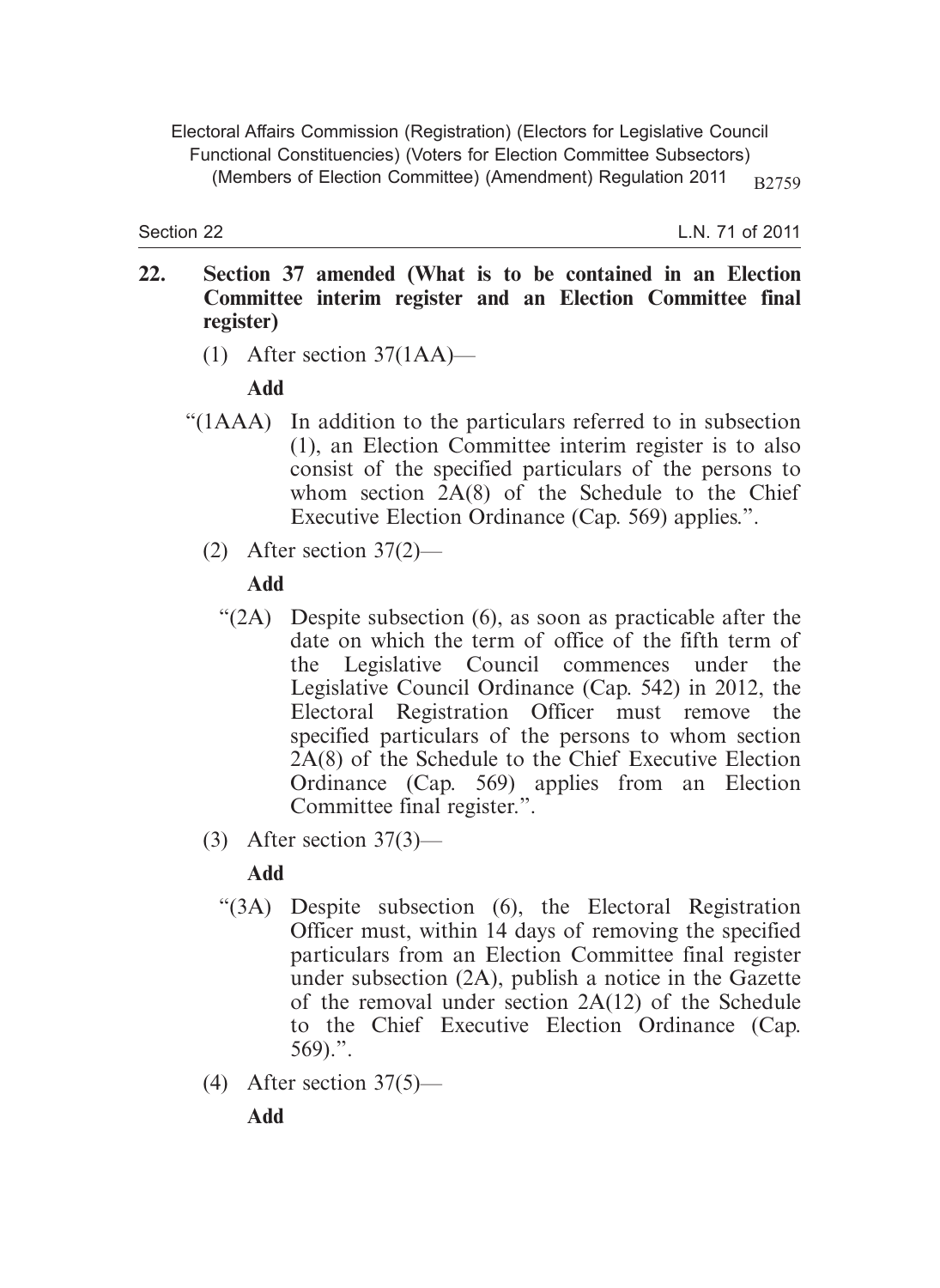Section 23

L.N. 71 of 2011

- "(6) Subsections  $(1AAA)$ ,  $(2A)$  and  $(3A)$  expire on the date on which the term of office of the fifth term of the Legislative Council commences under the Legislative Council Ordinance (Cap. 542) in 2012.".
- **23. Section 38 amended (Electoral Registration Officer to publish notice of and make available for public inspection functional constituencies final register and subsector final register)**

After section 38(2)—

**Add**

- "(2A) The Electoral Registration Officer must, as soon as practicable after complying with section 14(1B) of the Schedule to the Chief Executive Election Ordinance (Cap. 569), publish in the Gazette and in at least one Chinese language daily newspaper and one English language daily newspaper in circulation in Hong Kong, a notice specifying that—
	- (a) a copy of the subsector final register is available for public inspection during ordinary business hours; and
	- (b) the place or places at which a copy of the subsector final register may be inspected by the public.".

Made this 9th day of May 2011.

The Hon. Mr. Justice Barnabas Wah FUNG Chairman, Electoral Affairs Commission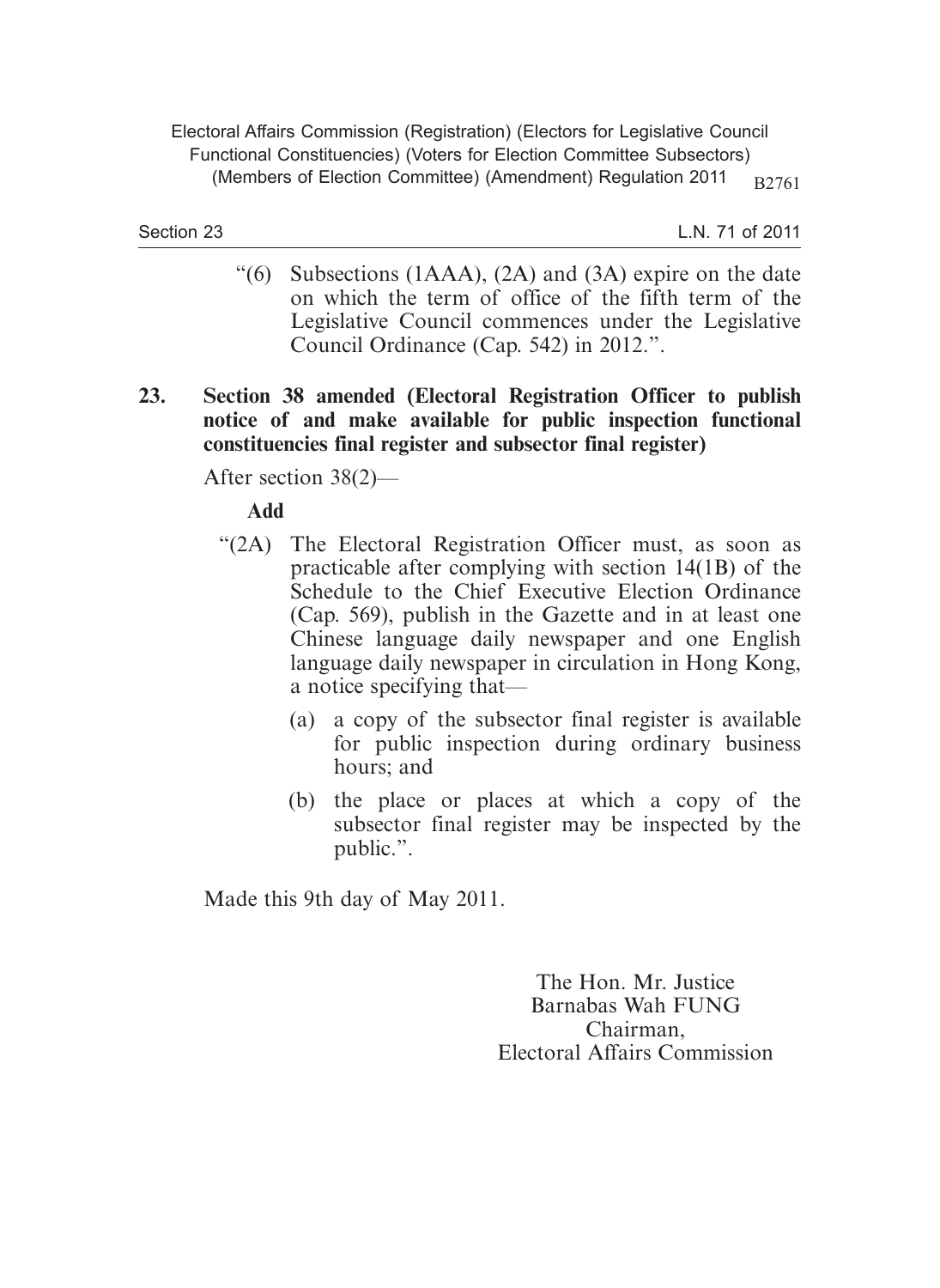L.N. 71 of 2011

Lawrence LOK Ying-kam Member, Electoral Affairs Commission

Andrew CHAN Chi-fai Member, Electoral Affairs Commission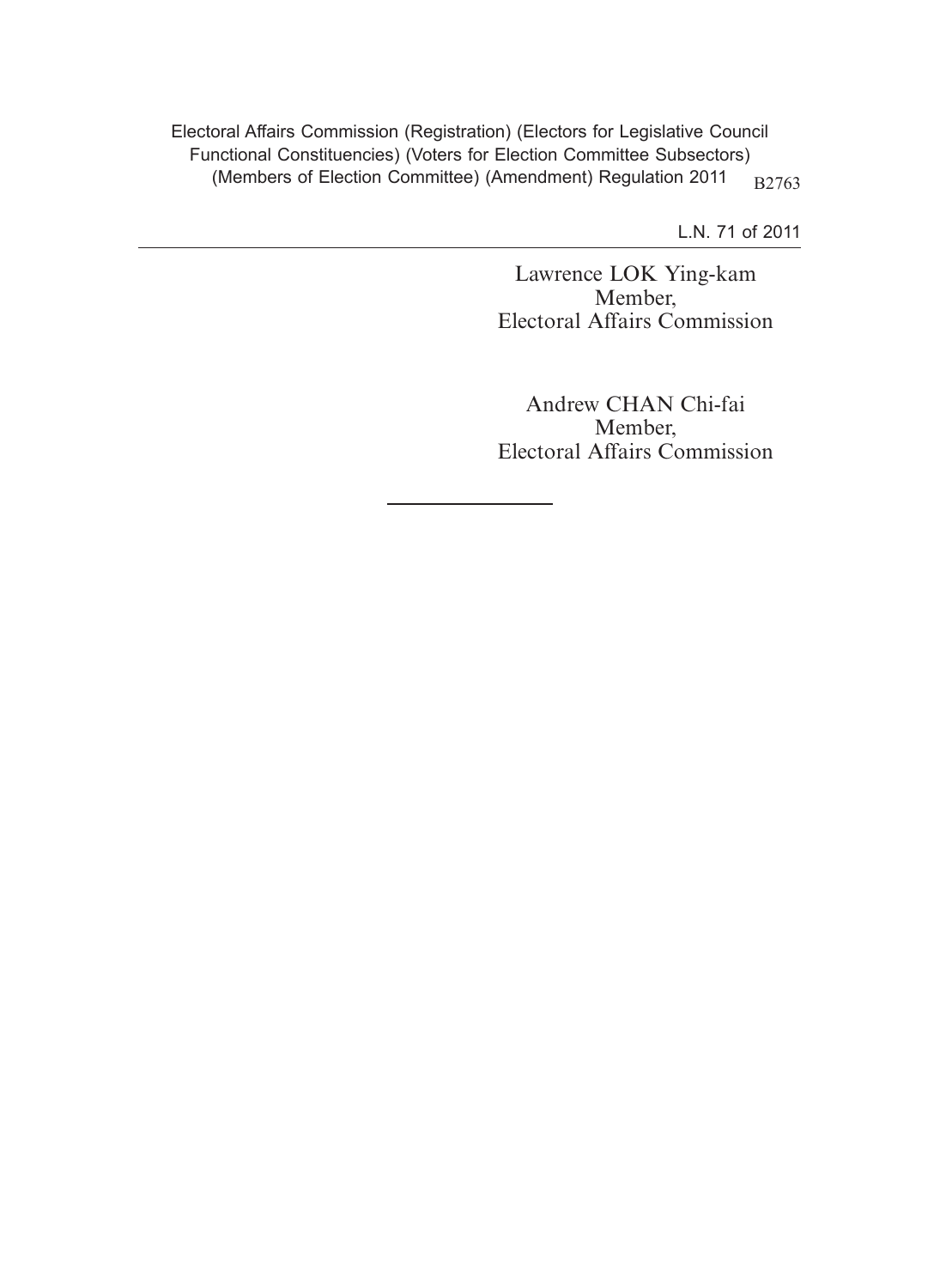L.N. 71 of 2011

#### **Explanatory Note**

The main purpose of this Regulation is to amend the Electoral Affairs Commission (Registration) (Electors for Legislative Council Functional Constituencies) (Voters for Election Committee Subsectors) (Members of Election Committee) Regulation (Cap. 541 sub. leg. B) (*principal Regulation*) to introduce amendments consequential upon amendments made under the Chief Executive Election (Amendment) Ordinance 2011 (1 of 2011) and the Legislative Council (Amendment) Ordinance 2011 (2 of 2011).

- 2. Section 1 provides for commencement.
- 3. Section 3 adds several new definitions to section 2(1) of the principal Regulation as a result of the proposed amendments to the principal Regulation. The new definitions include *elected DC member, GC Register Regulation, geographical constituencies final register, geographical constituencies provisional register* and *geographical constituencies register.*
- 4. Section 4 adds new subsections (1A) and (2A) to section 3 of the principal Regulation to provide for the form of the functional constituencies register for the District Council (second) functional constituency.
- 5. Section 5 adds a new subsection (2A) to section 5 of the principal Regulation to clarify that the particulars of a person to whom section 2A(8) of the Schedule to the Chief Executive Election Ordinance (Cap. 569) (*CE Ordinance*) applies must be recorded in the Election Committee register under the subsector for which the person is nominated. The newly added subsection (2A) is to expire on the date on which the term of the office of the fifth term of the Legislative Council commences under the Legislative Council Ordinance (Cap. 542) (*LegCo Ordinance*) in 2012.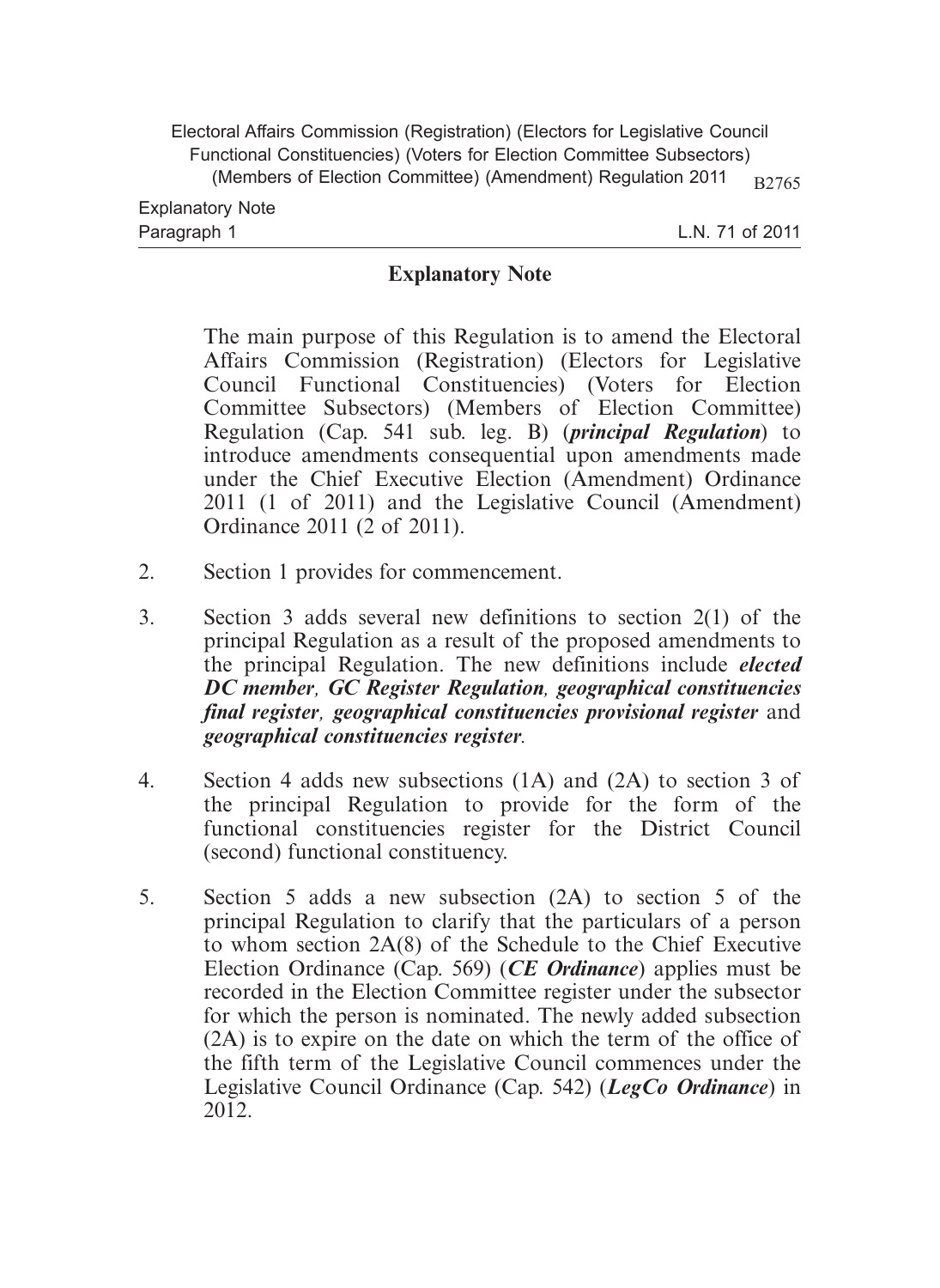- 6. Section 6 amends section 13 of the principal Regulation to provide that the relevant notification will not be sent to a member of the Heung Yee Kuk who is elected as a District Council member.
- 7. Section 7 adds a new section 13A to the principal Regulation. The new section provides for the Electoral Registration Officer's sending of notifications to certain elected District Council members for the purposes of compiling a functional constituencies provisional register. The new section also provides for the matters that the notification must contain.
- 8. Section 8(1) and (2) amends section 14 of the principal Regulation to introduce technical amendments consequential upon amendments made to section 13 of, and the addition of the new section 13A to, the principal Regulation. Section 8(3) adds a new subsection (6) to section 14 of the principal Regulation to clarify that the relevant notification must inform the recipient that he or she will not be eligible to be registered as a voter for any subsector (other than an optional subsector) if he or she applies to be registered as an elector for the District Council (second) functional constituency.
- 9. Section 9 adds a new section 14A to the principal Regulation. The new section provides for the Electoral Registration Officer's sending of notifications to certain elected District Council members for the purposes of compiling a subsector provisional register. The new section also provides for the matters that the notification must contain.
- 10. Section 10 amends section 15 of the principal Regulation to introduce technical amendments consequential upon the addition of the new section 14A to the principal Regulation.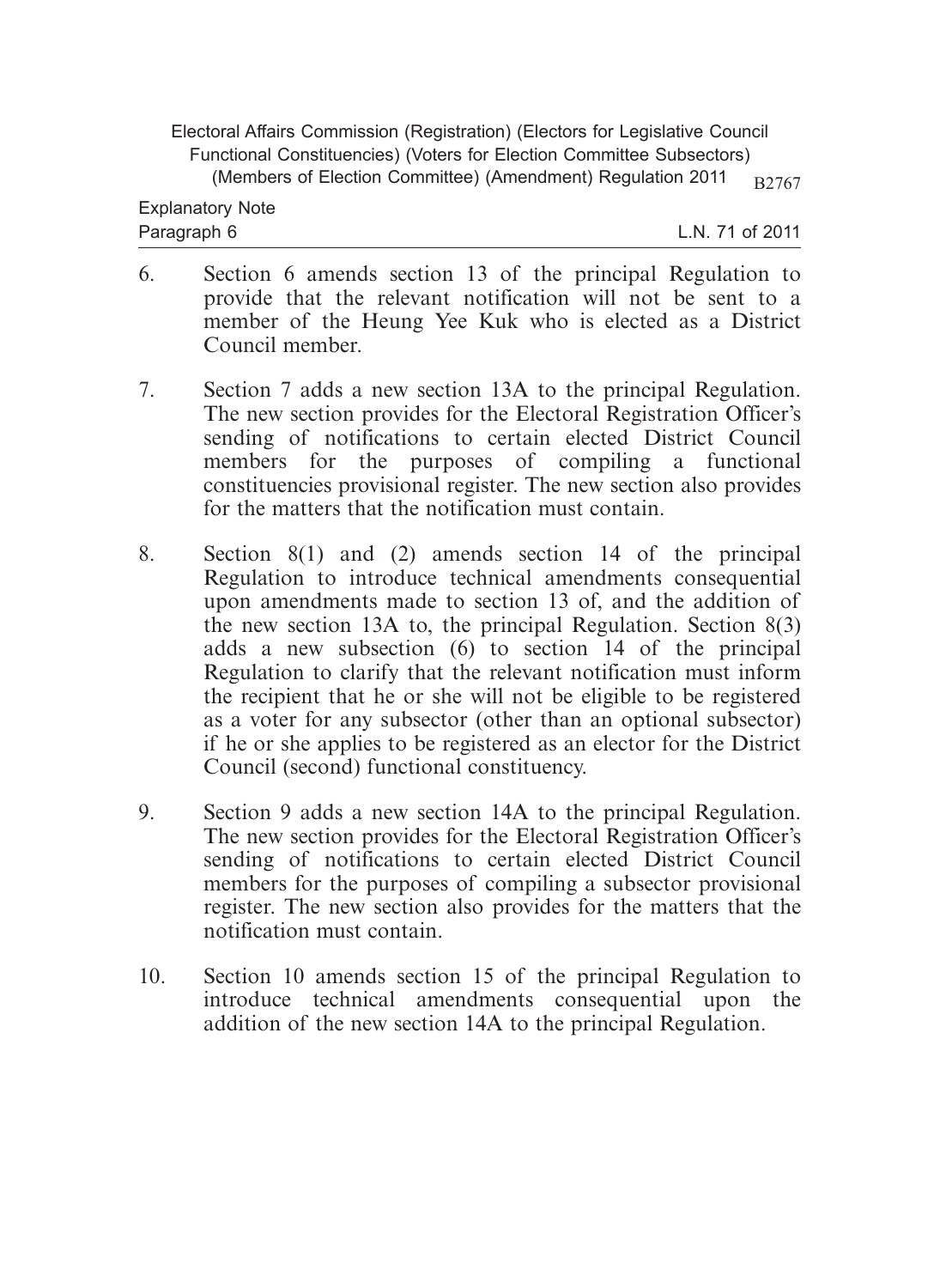- 11. Section 11 amends section 16 of the principal Regulation to provide that the Electoral Registration Officer must register a person in the functional constituencies provisional register or the subsector provisional register in accordance with the responses given under the proposed sections 13A(2)(a) and  $14A(2)(a)$  of the principal Regulation.
- 12. Section 12 introduces a technical amendment to section 18 of the principal Regulation.
- 13. Section 13 adds a new subsection (1A) to section 19 of the principal Regulation to provide that a person applying for registration in a geographical constituencies provisional register is also regarded as having applied for registration as an elector for the District Council (second) functional constituency, unless the person indicates otherwise.
- 14. Section 14 introduces a textual amendment to section 20 of the principal Regulation.
- 15. Section 15 adds a new subsection (3A) to section 22 of the principal Regulation to specify the matters that must be stated in a letter of inquiry sent under section 22(3) of the principal Regulation.
- 16. Section 24 of the principal Regulation provides for the preparation of a functional constituencies omissions list and a subsector omissions list. Section 16 amends section 24 of the principal Regulation to introduce amendments consequential upon the provisions concerning the newly added District Council (second) functional constituency. A new subsection (8) is added to section 24 of the principal Regulation to provide for the form of an omissions list for the District Council (second) functional constituency.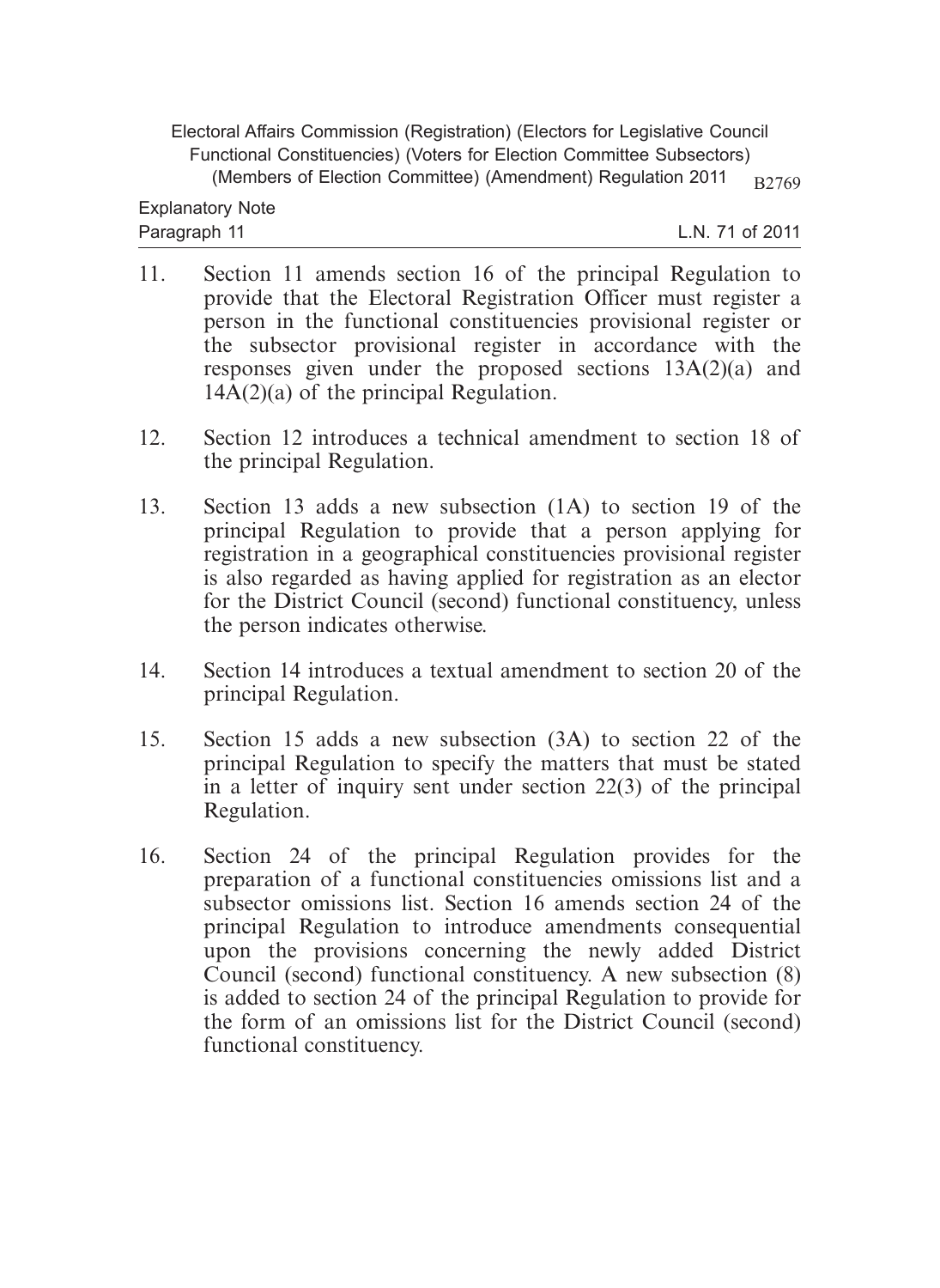- 17. Section 27 of the principal Regulation provides for the matters to be contained in a functional constituencies provisional register. Section 17 amends section 27 of the principal Regulation to introduce amendments consequential upon the provisions concerning the newly added District Council (second) functional constituency.
- 18. Section 18 adds a new subsection (6A) to section 31 of the principal Regulation to provide that a person making a claim that he or she is entitled to be registered in a geographical constituencies final register is also regarded as having made a claim that he or she is entitled to be registered as an elector for the District Council (second) functional constituency, unless the person indicates otherwise.
- 19. Section 19 adds a new subsection (1A) to section 34 of the principal Regulation to empower the Electoral Registration Officer to make an additional entry in a final register of electors for the District Council (second) functional constituency if the additional entry ought to be made in a geographical constituencies final register.
- 20. Section 20 provides for the arrangement for the compilation of the first register of electors for the District Council (second) functional constituency. Registered electors for geographical constituencies will be automatically registered as electors for the District Council (second) functional constituency. They can however elect not to be so registered. Registered electors for other functional constituencies (except for the 4 special functional constituencies and the District Council (first) functional constituency) can elect to be registered instead as electors for the District Council (second) functional constituency.
- 21. Section 21 amends section 36 of the principal Regulation to introduce technical amendments consequential upon amendments made to section 14(1B) of the Schedule to the CE Ordinance.